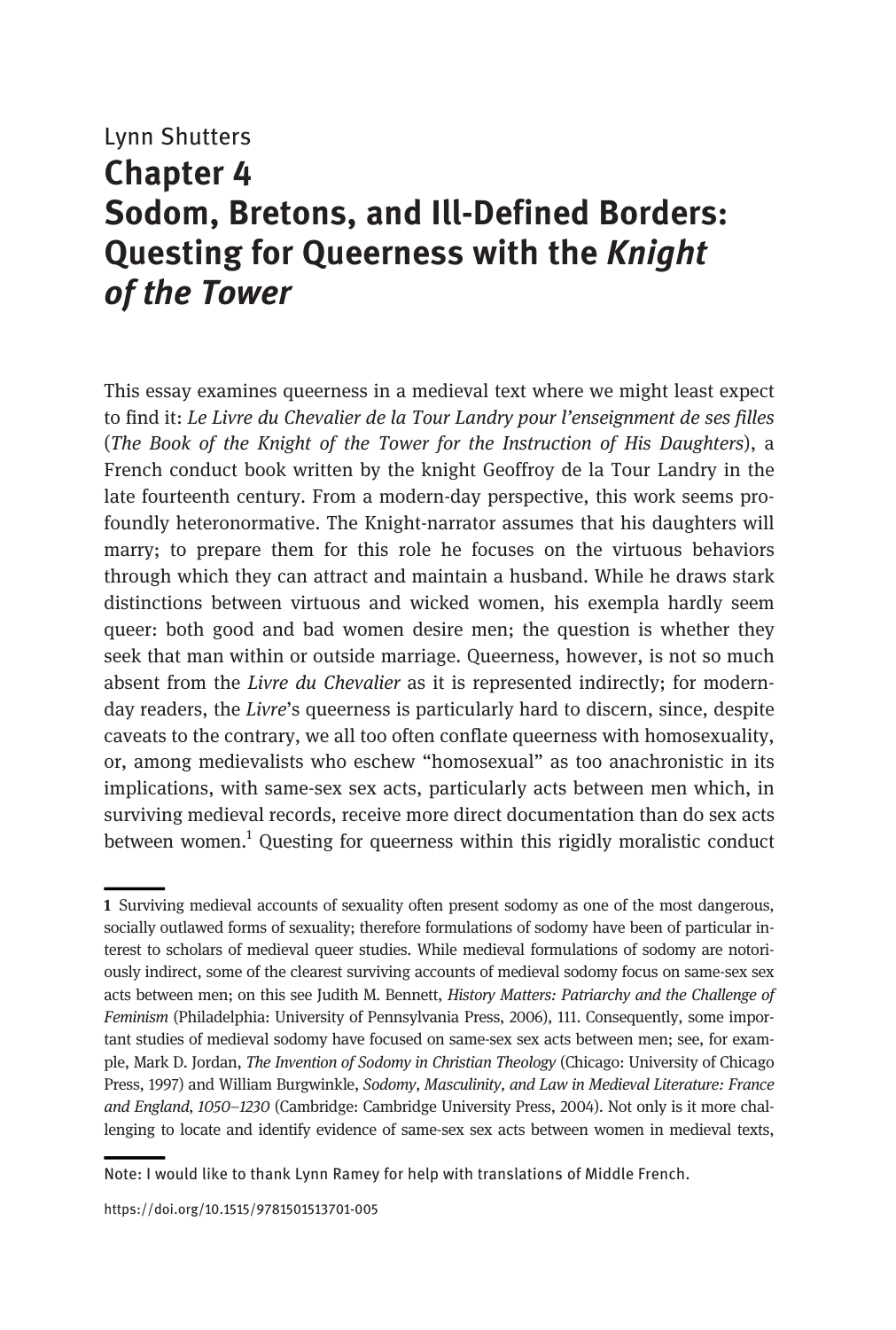book allows us to expand the term beyond same-sex sex acts between men; to consider how female queerness might be formulated by men; and to contemplate how queerness might exceed the regulatory contexts within which it is here conceived.<sup>2</sup> I argue that what ends up being most queer in the Livre du Chevalier is fin amor, a claim counterintuitive to modern-day associations of courtly love with the brave knight and the beautiful lady, with heteronormativity tout court. Yet, for the Knight, *fin amor* is an outdated mode of emotional and sexual behavior, and one which his book renders queer in temporal terms. In warning his daughters against *fin amor*, the Knight casts it as a queer practice to which women are particularly susceptible, even as he struggles to resist *fin amor's* powerful pull.

The Livre du Chevalier in fact opens with the fin amor longings of the Knight, who appears in a springtime garden, lamenting the loss of the lady love of his youth. The twenty years that have transpired since her death have done nothing to mitigate the Knight's sorrow, nor should they, he claims, for a true, loyal lover always remembers his beloved. Here setting and sentiment locate the Knight within the world of *fin amor*, as does generic form. "[T]he Prologue," as Roberta Krueger observes, "begins not as a prose tract but as a lyric octosyllabic dit that has been set into prose."<sup>3</sup> The Knight's musings come to an abrupt halt when his young daughters appear and inspire a different recollection of times past. The Knight recalls the companions of his youth, "beaux langagiers et emparlez" (eloquent speakers), who employed the language of love to seduce and deceive women (Prologue, p. 3). $4$  False knights, the Knight fears, continue to circulate and thus pose a risk to his daughters, a risk the Knight counters by

but it is challenging to recognize other forms of female queerness as well, since many medieval discussions of femininity focused on sexuality as a particular point of female weakness; therefore for women to go against naturalized prescriptions of sexuality was, paradoxically, viewed as part of female nature and would not necessarily be queer. As my essay demonstrates, it is possible to locate queerness within what might seem like normative constructions of female sexuality, and doing so might help us identify pressure points at which those constructions were most volatile or contested.

<sup>2</sup> In formulating female queerness in the Middle Ages, my work draws on that of Karma Lochrie, Heterosyncrasies: Female Sexuality When Normal Wasn't (Minneapolis: University of Minnesota Press, 2005) and Robert Mills, Seeing Sodomy in the Middle Ages (Chicago: University of Chicago Press, 2015), 248–70.

<sup>3</sup> Roberta L. Krueger, "Intergeneric Combination and the Anxiety of Gender in Le Livre Du Chevalier De La Tour Landry Pour L'Enseignement De Ses Filles," L'Esprit Createur 33 (1993): 61–72 at 63.

<sup>4</sup> Geoffroy de la Tour Landry, Le Livre du chevalier de La Tour Landry, pour l'enseignement de ses filles, ed. Anatole de Montaiglon (Paris: P. Jannet, 1854; repr. Nabu Press, 2010). All subsequent quotations of this text are cited parenthetically by Prologue/chapter number and page number.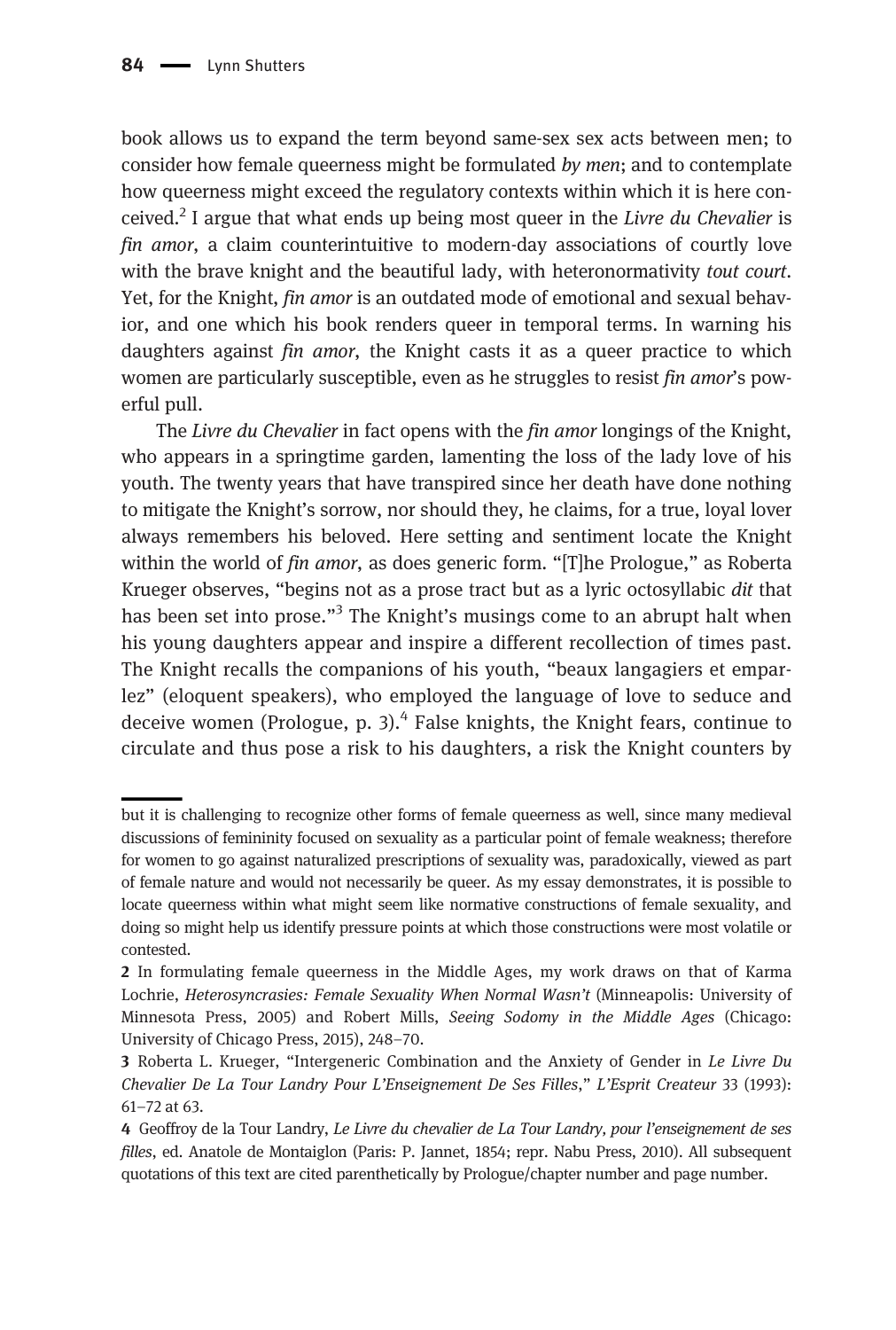writing a book of instruction to prepare them for entrance into the larger world. Youthful reminiscence gives way to parental responsibility, and the Knight is propelled out of his garden and forced to recollect fin amor differently, as masculine deception resulting in feminine shame. Although the Knight distinguishes himself from his former companions, one cannot help but wonder if they function as the hypothetical friend who screens a guilty speaker. At the very least, these "other men" invite speculation regarding the possibility of the Knight's own youthful indiscretions, in which case, as Krueger notes, his aim is "to warn his daughters against men precisely like himself."<sup>5</sup> Notably, the Knight's solution to the perils of fin amor is not that men behave better but that women shield themselves from seduction. Men, the Knight implies, are unable or unwilling to learn from the past. Women, in progressing away from *fin amor* and toward lovebased marriage, propel their society toward the present and future.

And yet the emotion from which the Knight so definitively turns at the opening of his treatise reemerges at its end when, after recounting multiple exempla excoriating *fin amor*, the Knight advocates in its favor in a debate with his wife, who here gives voice to the many arguments that the Knight rehearses earlier. The debate provides further fodder against *fin amor* by presenting the Knight's arguments in a different mode, dialogic, as opposed to narrative, and from a different perspective, a woman's, as opposed to a man's.<sup>6</sup> Certainly the Knight's backsliding from his earlier stance on *fin amor* proves a point from his Prologue: men, on their own, are incapable of abandoning this emotion and require female intervention to do so. While the Knight's recidivism is performative, I want to suggest that his ongoing investment in *fin amor* is more than a straw man stance. The Knight's preoccupation with his own youthful love practices opens up a temporal dimension to sexual transgression, and he consequently attempts to distinguish *fin amor* from virtuous marriage using temporal terms, associating fin amor with stasis, immaturity, and the past and marriage with progress, adulthood, and the future. By casting *fin amor* as a backward, superseded mode of emotion and sexuality, the Knight also casts it as queer.

The temporal queerness of the Livre du Chevalier aligns this medieval French conduct book with recent work in queer theory focusing on sequence and time. If, on the one hand, heteronormative regimes cast homosexuality as a derivative and failed copy of heterosexuality, then, on the other, to quote Heather Love,

<sup>5</sup> Krueger, "Intergeneric Combination," 63.

<sup>6</sup> As Glenn D. Burger convincingly argues, by advising her husband well, the Knight's wife is herself an exemplum of new models of virtuous female conduct. See Burger, Conduct Becoming: Good Wives and Husbands in the Later Middle Ages (Philadelphia: University of Pennsylvania Press, 2018), 88–104.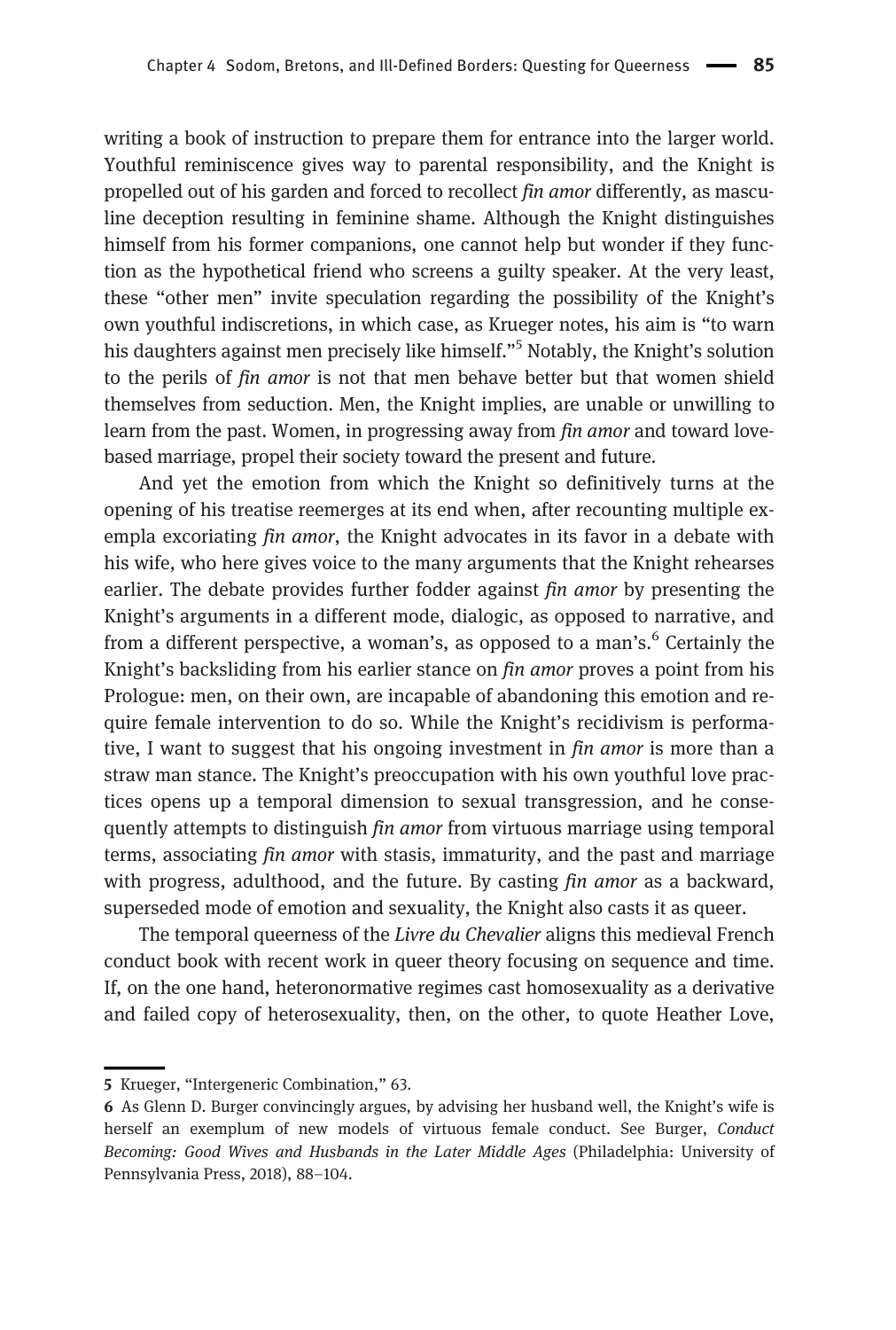"queers have been seen . . . as a backward race. Perverse, immature, sterile, and melancholic: even when they provoke fears about the future, they somehow also recall the past."<sup>7</sup> Or, as Elizabeth Freeman argues, queers defy "chrononormativity," a term she coins for "the interlocking temporal schemes necessary for genealogies of descent and for the mundane workings of domestic life."<sup>8</sup> Societies, Freeman argues, ground themselves in temporality, in the histories and rhythms that establish where a people come from and where they are going, and therefore delineate who a people are. Individuals are expected to synchronize their own movements through time, in terms of maturation, work, and reproduction, with these histories and rhythms, such that "[m]anipulations of time convert historically specific regimes of asymmetrical power into seemingly ordinary bodily tempos and routines, which in turn organize the value and meaning of time."<sup>9</sup> Queers, however, march to the beat of a different drum, or they refuse to move on to a new beat when their society demands it.

Freeman explains this queer recalcitrance through the concept of temporal drag, a play on the familiar queer practice of drag performance to disrupt naturalized regimes. Freeman, however, invites us to consider drag "as a temporal phenomenon"; "as an excess . . . of the signifier 'history' rather than of 'woman' or 'man.'"<sup>10</sup> Temporal drag, she argues, involves performing outdated, anachronistic versions of gender and sexuality, and therefore constitutes "a countergenealogical practice of archiving culture's throwaway objects, including the outmoded masculinities and femininities from which usable pasts may be extracted."<sup>11</sup> Fin amor, in the Knight's Livre, can be understood as just such a cultural "throwaway object," a set of "outmoded masculinities and femininities" beyond which both the individual knight and the late medieval French nobility have allegedly evolved. Despite the Knight's best efforts to distance himself and his daughters from *fin amor*, he fails to do so, and his ongoing investment in fin amor constitutes a medieval version of temporal drag. The Knight, however, is a reluctant performer, and he attempts to alleviate his own temporal instability through a revision of categories, by reconceptualizing fin amor as adultery and sodomy. Sodomy emerges in the conduct book as the negative counterpoint through which the Knight seeks to enforce chrononormativity,

<sup>7</sup> Heather Love, Feeling Backward: Loss and the Politics of Queer History (Cambridge: Harvard University Press, 2007), 6.

<sup>8</sup> Elizabeth Freeman, Time Binds: Queer Temporalities, Queer Histories (Durham: Duke University Press, 2010), xxii.

<sup>9</sup> Freeman, Time Binds, 3.

<sup>10</sup> Freeman, Time Binds, 62.

<sup>11</sup> Freeman, Time Binds, xxiii.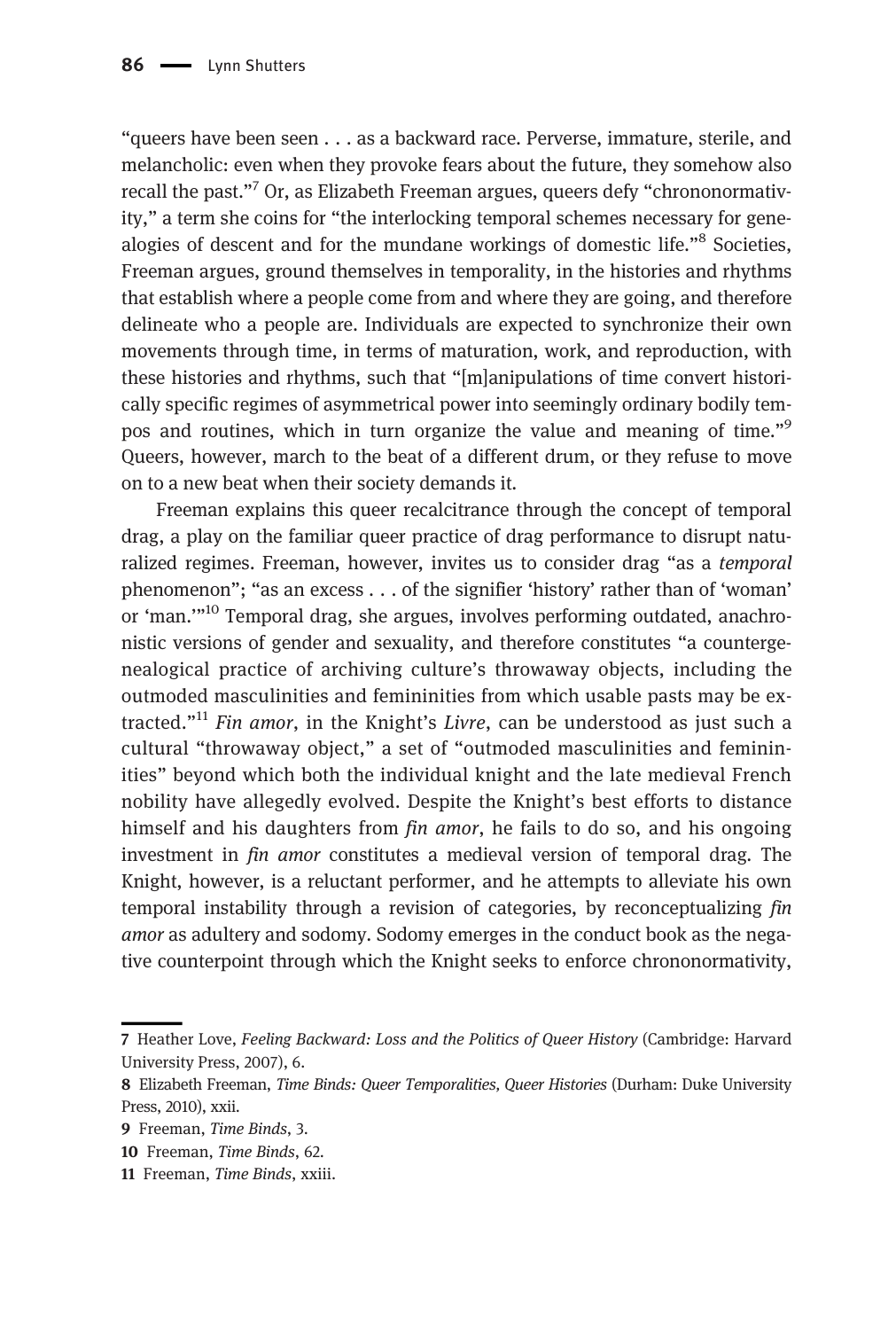a point I make by focusing the second and third sections of this essay on two of the Knight's exempla: the exemplum featuring Sodom and Lot's wife, and one featuring the bizarre sexual practices of a society of "Galois" (a term I consider in detail in Section 3).

Sodomy, as scholars frequently note, makes only oblique appearances in medieval texts, and must be teased out on a text-by-text basis. Thus, in his study of sodomy and medieval theology, Mark D. Jordan eschews casting a wide net across texts to instead home in on the complex interplay of meanings that a single text offers. Adopting theater as a metaphor, he advocates that "we . . . regard the terms [associated with sodomy] as protagonists in the plots of various classifications, arguments, or persuasions and the texts themselves as performances. We are to learn what kind of character each protagonist has by watching its actions in the performance."<sup>12</sup> Thus, with each new textual construction of sodomy, we must not only "learn anew" the terms for sodomy, but also identify that text's "resources for teaching readers how its central terms are to be used."<sup>13</sup> In her study of avant-garde queer art, Freeman adopts a similar methodology. "Reading closely," she argues, "means fixating on that which resists any easy translation into present-tense terms, any 'progressive' program for the turning of art into a cultural/historical magic bullet or toxin."<sup>14</sup> Like Jordan, Freeman focuses up close, on individual exemplars rather than an archive, "to treat . . . texts and their formal work as theories of their own."<sup>15</sup> In this essay I adopt a similar methodology: to connect my selected exempla to each other and the Prologue, I trace a chain of associations that include emotion (fin amor, conjugal love), sexual practices (adultery, sodomy), cultural entities (Sodom, ancient Britons, ducal Brittany), and temporal concepts and terms (looking backward, in the case of Lot's wife, and the term "temps" itself in the story of the Galois). In the first section of the essay, I introduce many of these terms and provide the historical context necessary to connect them. In addition to connections between terms and concepts, I am interested in the fluidity of terms and concepts themselves, how fin amor transmutes into adultery and sodomy, for example, or how the term "Galois" translates to both revelers and Bretons.

A key difference, I should note, between the queer artists Freeman studies and the Knight-narrator of the Livre du Chevalier is that while the former adopt strategies like temporal drag actively to resist their dominant culture, the Knight writes his conduct book to promote the dominant culture of his own era,

<sup>12</sup> Jordan, *Invention of Sodomy*, 5.

<sup>13</sup> Jordan, Invention of Sodomy, 5.

<sup>14</sup> Freeman, Time Binds, xvi.

<sup>15</sup> Freeman, Time Binds, xvii.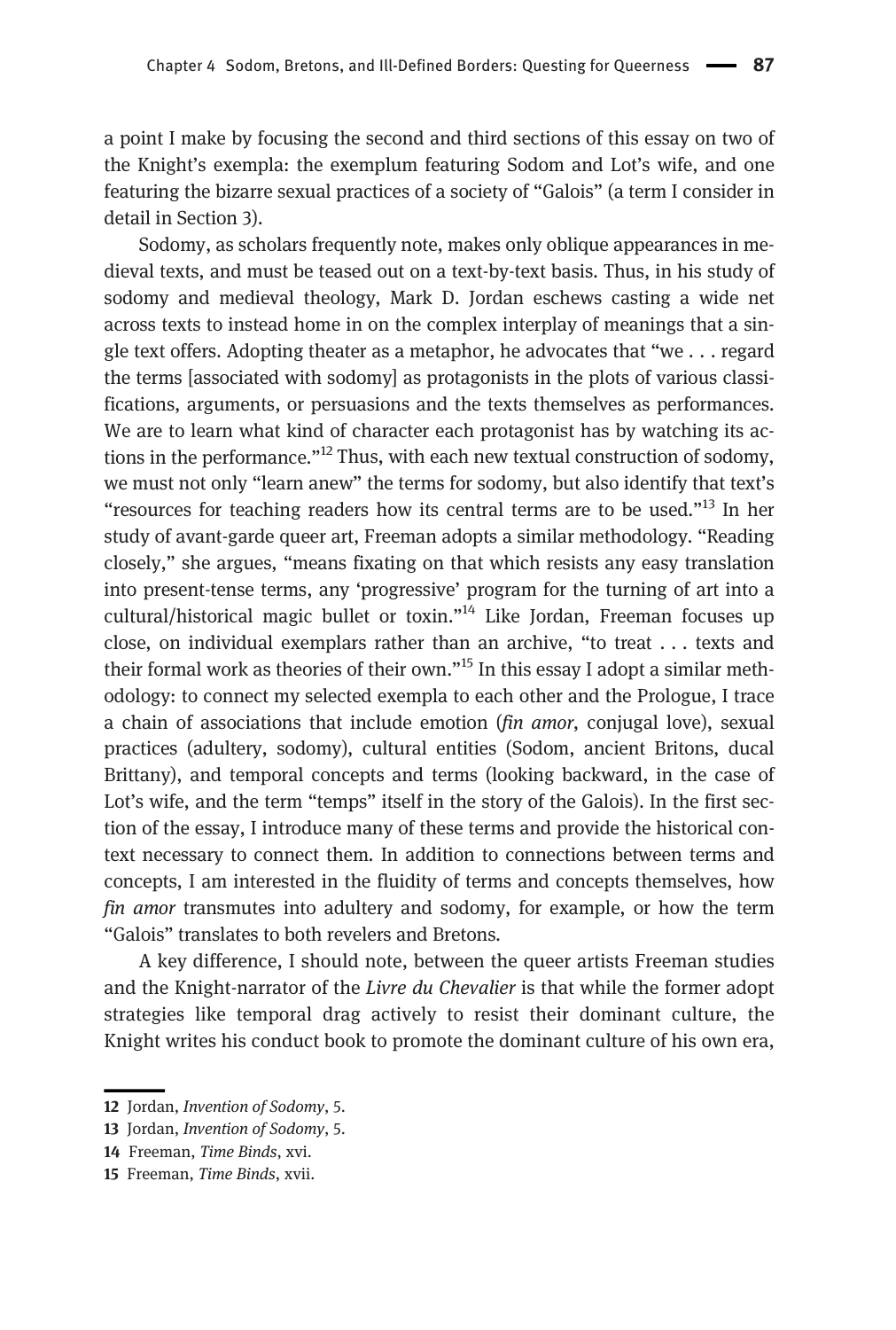and the resistance his book registers marks moments where his project is beyond his control. I am consequently drawn to a question posed by William Burgwinkle in his examination of accounts of sodomy in high medieval France and England: "Could courtly love texts, which have so often been read as the bedrock of monolithic, monologic heterosexuality, not be read instead as laboratory texts, a failed ideological experiment in imposing seamless models of (hetero)sexuality and gender?"<sup>16</sup> Mutatis mutandis, the same question can be posed of the seemingly conservative genre of conduct books, in which case conduct books might be just the site for theorizing the late medieval queer.

## Following the Knight's Chain

In identifying the Knight's backward glance toward the lost love of his youth as a frame for his pedagogical mission, we might note the centrality of this mission to the French aristocracy more generally, for whom the fourteenth century was a tumultuous era. Wracked by both the Hundred Years' War with England and political upheaval within France, the aristocracy sorely required renovation as far as their self-perception was concerned, a need by no means lost on Charles V  $(r, 1364-1380)$ , whose rule coincides with the composition of the Knight's Livre. Charles undertook a two-pronged program to strengthen monarchical authority and centralize his kingdom's administration; his success on both fronts was partially due to his skillful manipulation of the rhetoric of domesticity.<sup>17</sup> Charles promoted the well-ordered household, which, for him, was not confined to his immediate family but radiated out to include his court and his kingdom at large. Charles's male subjects were simultaneously the family over which he ruled and rulers over their own families; overseeing an orderly household marked Frenchmen as virtuous emulators of their king. In addition to bolstering Charles's authority, this program of reform provided opportunities to gentry like the author of the Livre du Chevalier, Geoffroy IV of the Tour Landry (died ca. 1402–1406), a knight in the region of Anjou. Surviving records indicate that Geoffroy participated in multiple battles in the Hundred Years'

<sup>16</sup> Burgwinkle, Sodomy, Masculinity, and Law, 7.

<sup>17</sup> My account of Charles V and household management is drawn from Lynn Staley, Languages of Power in the Age of Richard II (University Park: Pennsylvania State University Press, 2005), 265–338.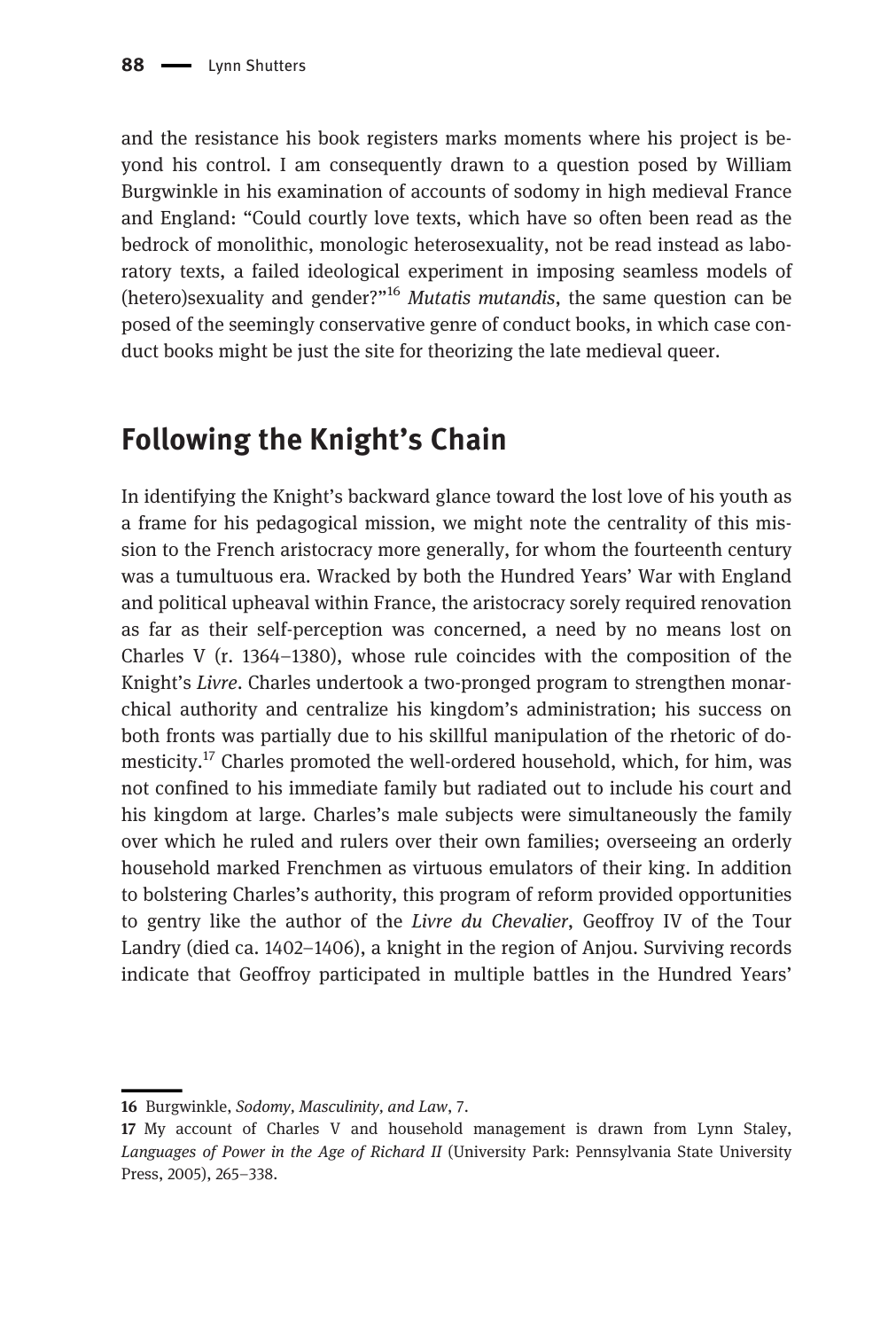War and was eventually awarded the title *chevalier banneret*.<sup>18</sup> He married twice, both times to wealthy women. He composed his Livre in the early 1370s, when married to his first wife, Jeanne de Rougé, with whom he had at least two sons and three daughters. For a provincial knight whose fortunes were on the rise, composing a conduct book was doubly beneficial: it not only educates his daughters but also performs the knight's own virtue as a responsible head of household and therefore marks him as a loyal subject who is *au courant* of social practices extending well beyond his home region. Whether Geoffroy consciously had this latter goal in mind when composing his Livre is a matter of speculation, but it is worth noting that the book circulated widely. The French text survives in twenty-one manuscripts, and the conduct book was translated into English and German, and printed in French and English.<sup>19</sup>

If the household was central to late medieval French culture, so too was marriage, the institution around which the household was built. At the time Geoffroy composed his book, marriage was rapidly transforming, with virtuous wifehood emerging as a pressing concern.<sup>20</sup> Although marital dynamics remained hierarchical, with a husband ruling over his wife, they nonetheless shifted, so that the conjugal couple was increasingly perceived as a partnership through which spouses negotiated their world together. The virtuous wife did not just obey her husband, she also advised him, although within a private sphere where she did not challenge his public authority. Ideally husbands and wives would consult and communicate with each other and, indeed, love each other; they would care for each other, and take their spouse's best interests to heart. As Burger notes, conduct books of this era departed from earlier constructions of femininity as an inherently deficient gender, one that virtuous women had to transcend to attain a semi-masculine status. Rather, women were imagined to possess genderspecific traits that complemented those of their husbands and could therefore be cultivated to mutually beneficial ends. Wifely virtue was construed as at once spiritual – by this point in history marriage ranked among the Church's sacraments – and practical, as wives were required to assess situations and determine how their behavior might be most beneficial to the conjugal household. In both registers, rote performance failed to suffice. The sanctity of marriage required that a wife's intentions be set toward virtue, that she desire to be not just an outwardly good wife but an inwardly good one as well. And the

<sup>18</sup> For historical information regarding Geoffroy de la Tour Landry, see Montaiglon's preface to Le Livre du Chevalier, vi–xxvii.

<sup>19</sup> Burger, Conduct Becoming, 89.

<sup>20</sup> For an overview of medieval transformations in love and marriage, see Burger, Conduct Becoming, 1–32.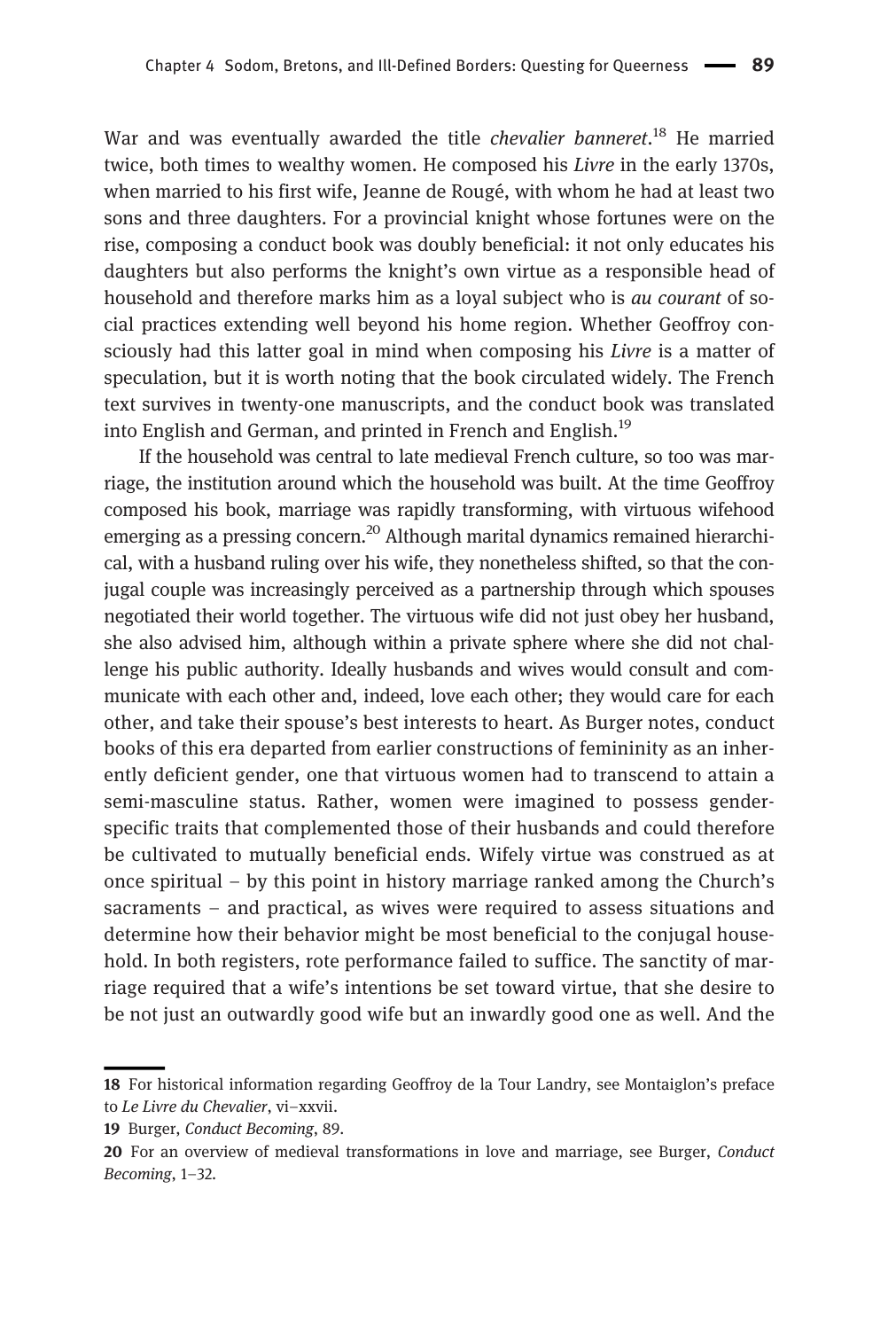practicality of wifely virtue required a woman to view herself as her husband's partner, not his servant, and therefore to think deeply about what behaviors would best lend themselves to the greater good of the couple.<sup>21</sup>

If, in the Livre du Chevalier, wifely virtue is a cognitive, affective, and performative phenomenon, then its foil is fin amor. The Knight's rejection of fin *amor* is at once spatial – his conduct book begins when he exits the garden of fin amor – and temporal – he moves beyond the deceased lady of his own past to his present familial situation, complete with a living wife and their daughters, and to the future, as he educates the next generation of nobility. Yet, the rejection of fin amor involves more than an exit or reorientation; it also requires careful taxonomic orchestration on the part of the Knight, who must redefine marriage and *fin amor* and revise their intertwined histories. On the one hand, the Knight presents fin amor as an overwhelming, uncontrolled passion, but one emptied of the grandeur it accrues elsewhere in medieval literature. Thus, in his negative exempla, wives who are overcome by fin amor commit adultery with men specified as less worthy than their husbands; these women lose their marriages, lives, and souls as a result. On the other hand, the Knight casts fin amor as a hollow performance of courtliness; its practitioners attend to their fine clothes, eloquent language, and physical beauty in a rote, perfunctory way that fails to take practicality or context into account.<sup>22</sup> For example, the Knight recounts two exempla, the first of a lady, the second of a lord, who both wear clothing that accentuates their beauty but poorly protects them from the winter weather. In both instances the cold transforms their skin to a deadly pallor, and the lovers they sought to impress turn their attentions to warmly dressed alternatives whose ruddy complexions indicate health. As either rote performance or overwhelming passion, fin amor becomes a case of either too little or too much. Marital affection represents the perfect balance of practicality, performance, and genuine emotional investment. The narrative drive of the Knight's Livre can in fact be summed up as a desire to promote wifely virtue and marital affection over and against fin amor, and to redefine precisely what "courtly love" is: for the Knight aristocratic affect is no longer characterized by the passionate throes of fin amor but rather by the more thoughtful and controlled emotion of marital affection.

Here, I argue, is where a third concept comes into play: sodomy, which further complicates the intellectual history underlying the Knight's Livre. If one strategy the Knight employs to denigrate *fin amor* is to equate *fin amor* with

<sup>21</sup> See Burger, Conduct Becoming, particularly 1–7, 16–26.

<sup>22</sup> On this portrayal of fin amor as a form of "rote repetition," see Burger, Conduct Becoming, 98.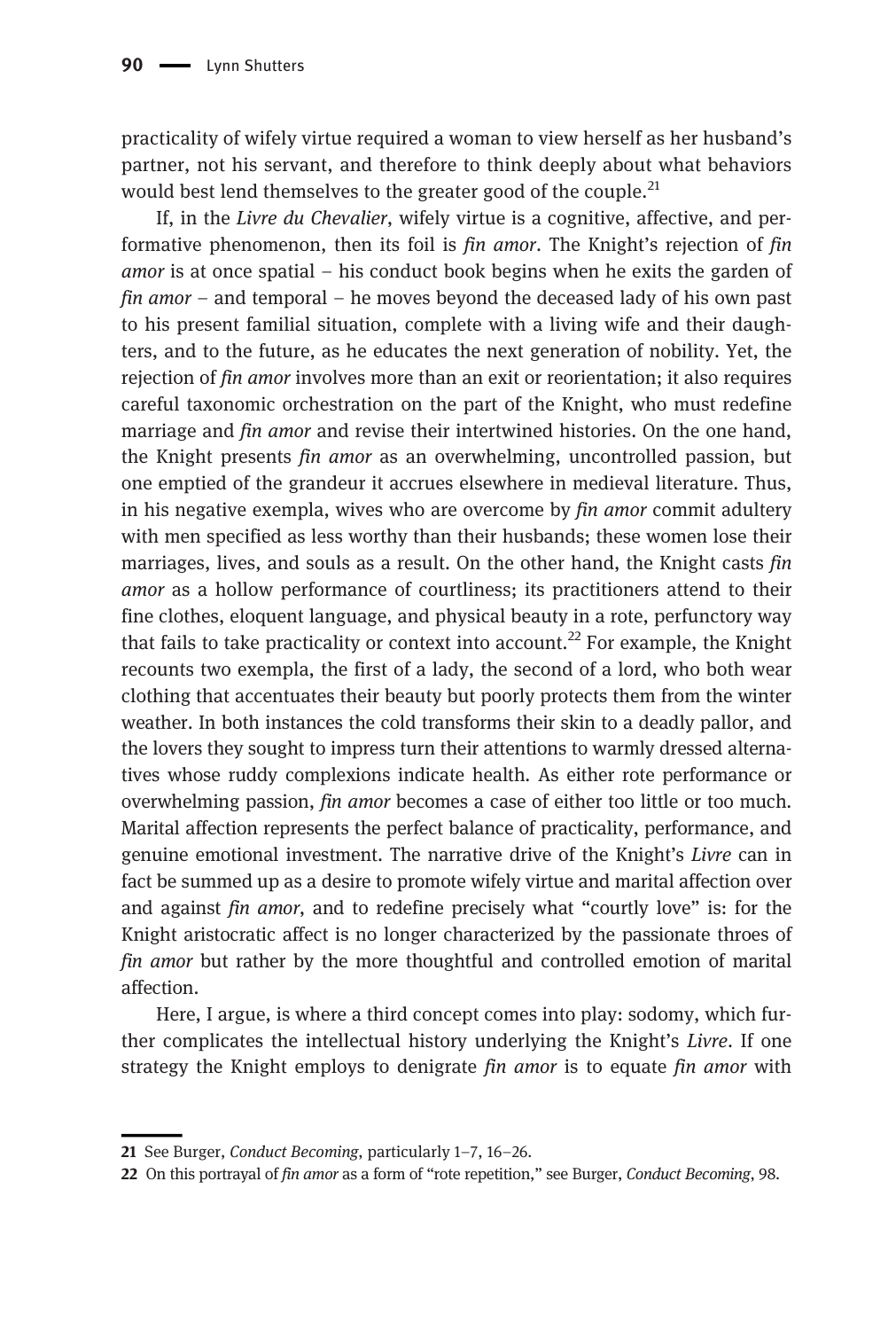adultery, then the Knight advances his attack by adding sodomy to this chain of associations. Certainly, the Knight's strategy is successful insofar as sodomy was perceived as sinful and unnatural, the very worst of sexual transgressions and likely to land its perpetrator in hell. Yet, if the wickedness of sodomy was indisputable, then what constitutes sodomy is notoriously difficult to pin down. Although "sodomia," or sodomy, derives its name from the biblical story of Sodom and Gomorrah (Genesis:18–19), the biblical Sodomites were not sodomites; they were guilty of grievous sin ("peccatum . . . adgravatum . . . nimis," 18:20), but the codification of that sin as sodomy only dates back to the eleventh century.<sup>23</sup> In the brief biblical narrative, God sends two angels disguised as men to Sodom to ascertain the residents' sinfulness, upon which discovery he plans to destroy both Sodom and Gomorrah. Arriving at Sodom, the angels are shown hospitality by Lot, who offers them shelter for the night. However, the men of Sodom demand that Lot relinquish his guests to them: "bring them out hither that we may know them" (educ illos huc ut cognoscamus eos [19:5]). Lot refuses, begging the men of the city to take his daughters instead: "I have two daughters who as yet have not known man: I will bring them out to you, and abuse you them as it shall please you, so that you do no evil to these men, because they are come in under the shadow of my roof" (habeo duas filias quae necdum cognoverunt virum educam eas ad vos et abutimini eis sicut placuerit vobis dummodo viris istis nihil faciatis mali quia ingressi sunt sub umbraculum tegminis mei [19:8]). The angels draw Lot back into the house, and the men outside are struck blind. The angels then instruct Lot to gather his family members and depart from the city before God destroys it. Lot, his wife, and their daughters depart from Sodom the next day, under instruction not to look back upon the city, lest they too be consumed. Lot's wife looks back and is turned into a pillar of salt. As Jordan notes, many contemporary biblical scholars read the story of Sodom as less targeted at a specifically sexual transgression than at arrogance, breach of hospitality, and rebellion against God.<sup>24</sup> In earlier Christian exegetical traditions, however, beginning with the Church Fathers and extending into the Middle Ages, the sin of Sodom was increasingly associated with sexual sin, and was eventually formulated as sodomy. $^{25}$ 

The coining of this term, however, did not mitigate the ambiguity of the sin. Sodomy can include same-sex sex acts, sex acts involving penetration of

24 Jordan, Invention of Sodomy, 30–32.

<sup>23</sup> The edition of the Bible quoted here is the Latin Vulgate; English translations are taken from the Douay-Rheims Bible; both can be found at Vulgate.org, the Latin Vulgate Bible, [http://vul](http://vulgate.org) [gate.org.](http://vulgate.org) On the eleventh-century codification of "sodomy," see Jordan, Invention of Sodomy, 1.

<sup>25</sup> Jordan, Invention of Sodomy, 34–44.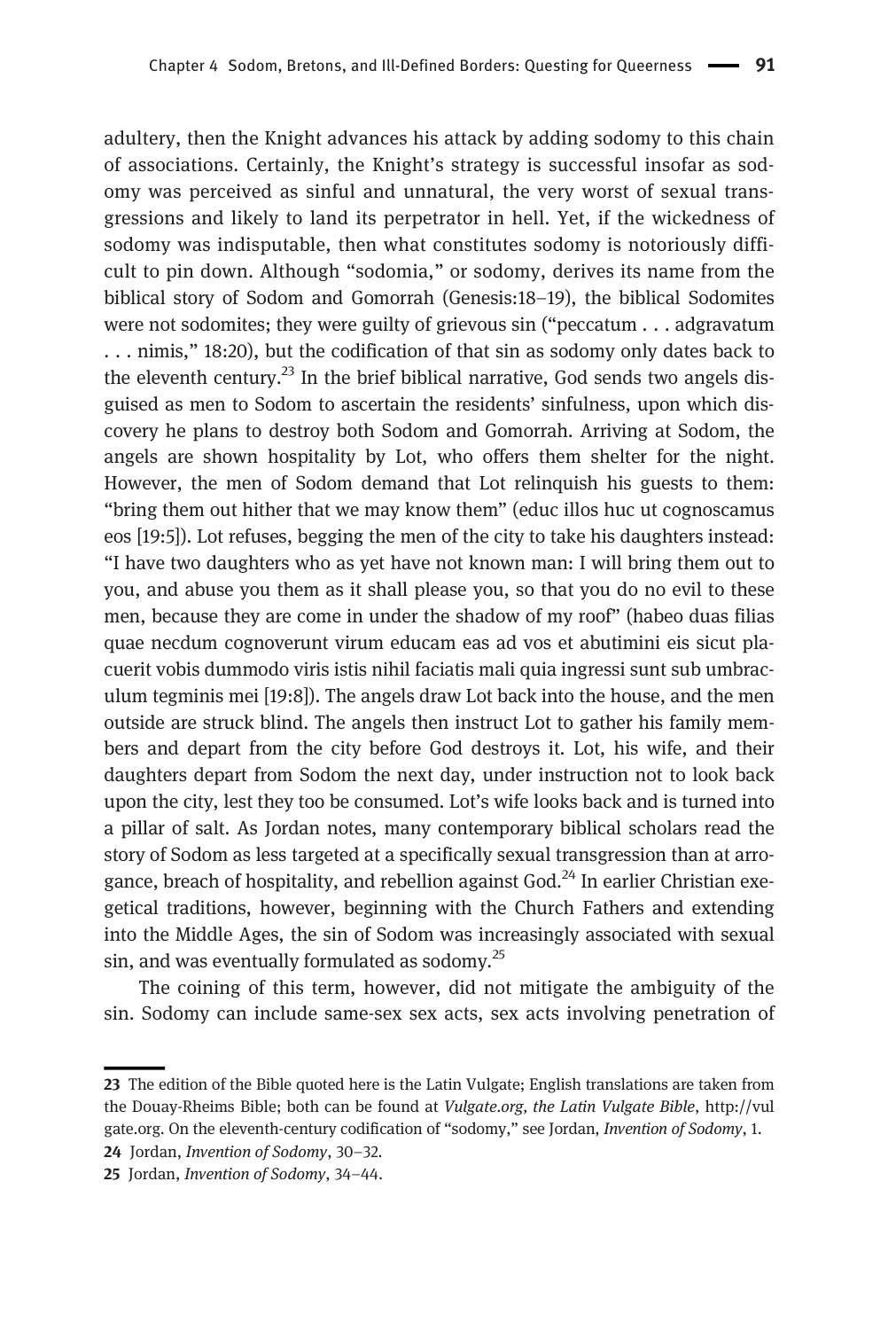any orifice other than the vagina, autoeroticism, or sex acts in which a woman assumes an "active" position or the man a "passive" one. As this list suggests, sodomy was construed as a violation of gender roles as much as a performance of illicit sexuality; consequently, medieval sodomy encompassed any number of acts, both same sex and otherwise, believed to disrupt a binary construction of gender that promoted an idealized masculinity over and against an inferior femininity.<sup>26</sup> Sodomy, in short, imperils masculinity; therefore, when in the twelfth century sodomy emerged as a source of moral panic and a highly punishable offense, charges of sodomy, whether legal or literary, were most commonly leveled against men. However, with the emergence of a new model of femininity in the later Middle Ages, one that construed femininity not simply in terms of deficiency, it makes sense that sodomy might also imperil virtuous femininity, as is the case in the Knight's Livre.

To link sodomy, adultery, and *fin amor*, the Knight must revise *fin amor* discourses by highlighting some conventions while altering or omitting others. Certainly, a connection between fin amor and adultery is not hard to draw; the most famous literary fin amor affairs, those of Lancelot and Guinevere and Tristan and Isolde, were adulterous and non-procreative and therefore opposed to the institutions of marriage and inheritance on which nobility was based. The Knight's next step, equating fin amor with sodomy, is a bit more challenging; when fin amor first emerged in the twelfth century, it did so in contradistinction to the equally new discourse of sodomy. "Sodomy," as Burgwinkle argues, "surfaces as a charge and category at the very moment when heterosexual love becomes an essential theme and obligatory step in the development of exemplary knighthood."<sup>27</sup> Emphasis on distinct gender roles and idealized heterosexual coupling in fin amor discourse aligned it with another discourse to which it was frequently opposed: marriage. $^{28}$  Even as secular romance authors positioned sodomy as a threat to the heterosexual pairings of fin amor, the Church promoted marriage as a means to avoid sodomy and condemned sodomy for the danger it posed to marriage and procreation.

<sup>26</sup> On this point, see in particular Karma Lochrie, Covert Operations: The Medieval Uses of Secrecy (Philadelphia: University of Pennsylvania Press, 1999), 177–227. As Lochrie notes, "there would have been no medieval sodomite without certain medieval pathologies of femininity" (180).

<sup>27</sup> Burgwinkle, Sodomy, Masculinity, and Law, 4.

<sup>28</sup> I use the term "heterosexual" advisedly, in light of concerns regarding whether such modern terminology can be usefully applied to premodern formulations of gender and sexuality. Here I follow Sarah Salih, who argues that the historical investigation of premodern gender and sexuality "leaves room to discover forms of heterosexuality other than modern heteronormativity" ("Unpleasures of the Flesh: Medieval Marriage, Masochism, and the History of Heterosexuality," Studies in the Age of Chaucer 33 [2011]: 125–47 at 126).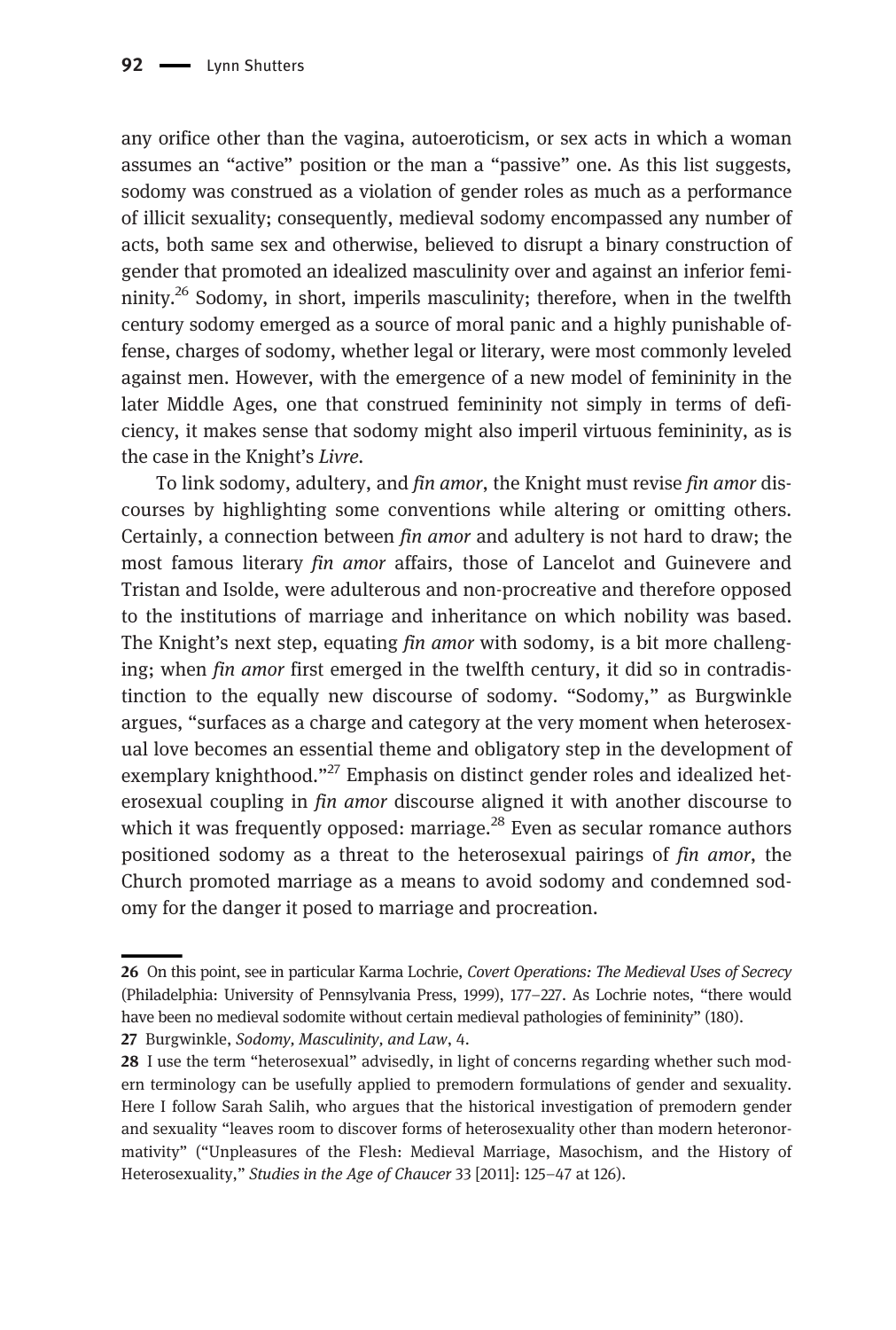To detach fin amor from marriage and idealized versions of gender and sexuality, the Knight must also revise the chrononormative narratives that, in the twelfth and thirteenth centuries, underpinned these connections. Central to these narratives are the biblical account of Eden and the relationship of Adam and Eve, which was construed as proof that marriage was instituted by God and formed part of his plan for humanity. Theologians largely agreed that Adam and Eve had sex before the Fall but believed that they did so in a wholly virtuous fashion. The Fall thus marks a before and after for marriage and sexuality, with their postlapsarian versions constituting a poor copy or derivative of their prelapsarian state. This was true of even the most tolerable versions of postlapsarian sex – between husband and wife, in the right position, and for procreative purposes – and was doubly true of sinful versions: sex for pleasure, outside marriage, or sodomitical. Thus, as Burgwinkle notes regarding twelfthcentury constructions of sodomy, "the sodomite is associated with things 'new' and modern."<sup>29</sup> This strategy, of projecting ideal sexual practices and gender roles into a glorified past from which the world has since fallen away, is one that fin amor discourses appropriate. In the Roman de la Rose, for example, fin amor has its own Eden; Jean de Meun borrows from Ovid's account of a Golden Age to locate *fin amor* in an originary, lost epoch characterized by virtuous love and equality between the sexes. The advent of artificial social practices, marriage in particular, signals a falling away from fin amor and the idyllic state it here represents.

If, in the twelfth and thirteenth centuries, ideal versions of love, sex, and marriage were projected into the past, then, by the late fourteenth century, when the Knight was composing his Livre, we find different temporal configurations. These differences largely result from the increasing prominence of sacramental marriage within European societies. On the one hand, marriage continued to draw cultural capital from its status as a venerable institution decreed by God. Biblical relationships, including Abraham and Sarah, Jacob and Leah and Rachel, Esther and Ahasuerus, and Joseph and Mary, all exemplify the virtues of marriage and provide proof of its long history; it is therefore no surprise that the Knight includes them in his book. On the other hand, developments in sacramental marriage that have their roots in the twelfth century gained significantly in social prominence and intellectual theorization in the fourteenth and fifteenth centuries. These developments led to the sense that marriage in the fourteenth–fifteenth century "now" was different from past formulations of the institution, that marriage was in some way modern and new. Such formulations require a history of

<sup>29</sup> Burgwinkle, Sodomy, Masculinity, and Law, 52.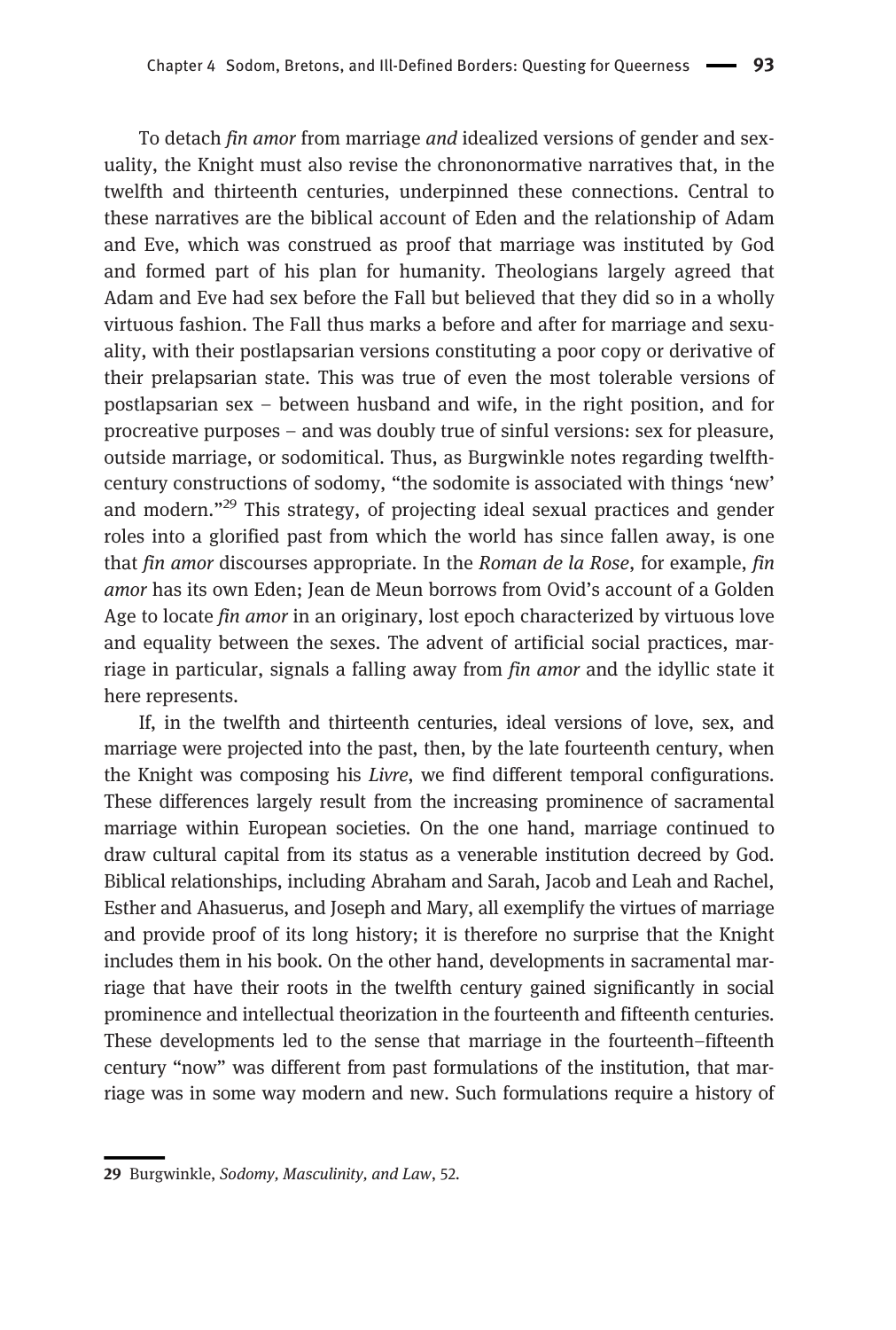progress rather than decline, and one strategy to establish such a history is to construct the modernity of marriage vis-à-vis an outdated and undesirable version of fin amor. This strategy is the impetus for the framing of the Knight's Livre, as the *fin amor* practices of his own past give way to the virtuous conjugal relations of his present and, he hopes, of his daughters' future.

## Lot's Wife

The Knight's concern with *fin amor* and its backward pull becomes evident in chapter 54, "De la femme Loth" (Lot's Wife), a retelling of the sins of Sodom with a particular focus on female transgression. As this chapter constitutes one of the Knight's many biblical exempla drawn from the thirteenth-century Miroir des bonnes femmes, some commentary on the Knight's adaptation process is useful. John L. Grigsby notes that this process can include "cop[ying] an entire chapter almost verbatim"; "expand[ing] his source material" and "continu[ing a chapter] by inserting some personal anecdote or an exemplum from another source."<sup>30</sup> That the Knight employs the strategies of expansion and continuation in his chapter on Lot's wife allows us to pinpoint late-fourteenth-century concerns regarding femininity and fin amor that differ from those of the earlier Miroir. Close reading here proves a powerful strategy; to adapt Freeman, this chapter models the "'progressive' program" that the Knight advocates for his daughters even as it "resists any easy translation into present-tense terms."<sup>31</sup>

I begin by taking stock of the contents of the chapter, and noting which elements derive from the Miroir versus those which do not. Like the Miroir, the Knight interprets the backwards glance of Lot's wife toward the destruction of Sodom both literally, as an example of female disobedience, and allegorically, as the recidivism of a sinner who, despite receiving God's forgiveness, returns to past sins. The Knight expands and alters the Miroir exemplum as follows: 1) He compares the destruction of Sodom and Gomorrah to the destruction of Erbanges, a city in the region of Nantes allegedly destroyed through the intervention of St. Martin of Vertou (527–601 CE) for crimes identical to those of its infamous biblical counterparts. 2) The Knight specifies the sins of Sodom and Gomorrah as sexual acts committed outside the marriage bond. 3) The Knight

<sup>30</sup> John L. Grigsby, "A New Source of the Livre du Chevalier de la Tour Landry," Romania 84 (1963): 171–208 at 198.

<sup>31</sup> Freeman, Time Binds, xvi.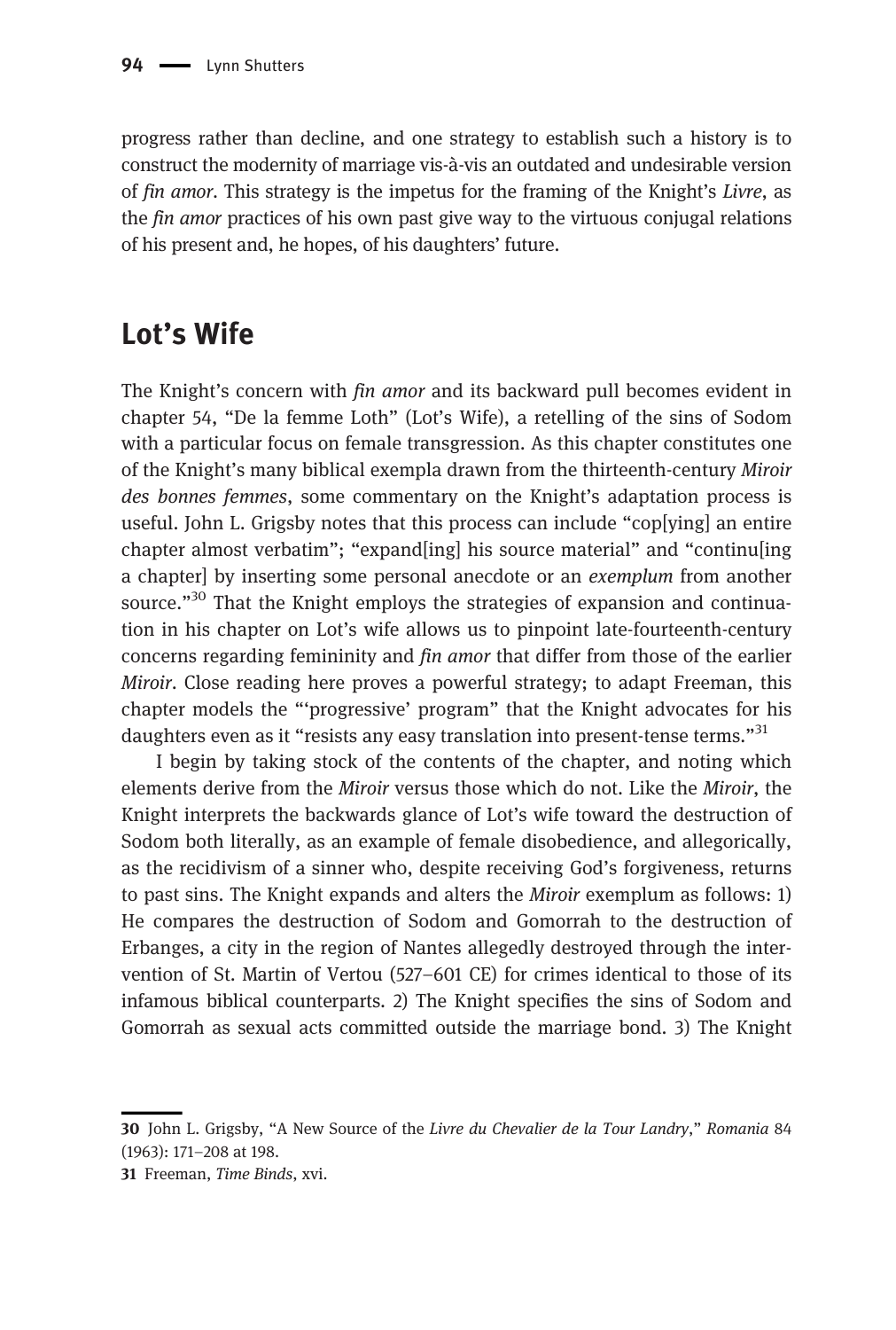closes his chapter with an anecdote about a wife who runs away with her lover but is tracked down by her brothers and killed.

To a modern reader, focusing on Lot's wife as the primary sinner in the biblical account of Sodom might seem an odd choice, given the infamy of the Sodomites' sins. In medieval contexts, this focus makes more sense: for the Church Fathers and later medieval exegetes, the Sodomites are guilty of an abominable sexual transgression, frequently imagined in the Middle Ages as sex acts between men. Lot's wife is guilty of gender transgression; she literally refuses to follow her husband. Since sodomy was construed as a violation of the gender binary, Lot's wife's transgression is a logical extension of the sins of Sodom; just as a sexually penetrated man allegedly takes on a passive, feminine role, a self-determining wife takes on an active, masculine one. Furthermore, an association between wifely disobedience and sodomy, the most heinous of crimes, makes strategic sense in a conduct book for women. The Knight, however, expands this association well beyond what he finds in the Miroir; for him, wayward femininity is sodomy, an equivalency, I argue, that functions as a projection of his own ambivalence toward *fin amor*.

As noted above, once the Knight exits his garden and determines to educate his daughters regarding the dangers of *fin amor*, he directs his energies toward disparaging erotic desire, a goal achieved in several exempla by reconfiguring fin amor as adultery. Notably, in the chapter of Lot's wife, he also defines sodomy as adultery. After excoriating the sins of the Sodomites as foul, polluting, and unnatural – all predictable enough in medieval accounts of Sodom – the Knight less predictably directs his readers to interpret the story as follows: "Si est bel exemple comment l'en se doit garder du feu de luxure fors du fait de mariage, qui est commandement de Dieu et de sainte Eglise" (This is a good example of how one ought to keep oneself from the fire of lechery outside of marriage, which is a commandment of God and holy church [chapter 54, p. 114]). Some manuscripts of the *Livre* follow this sentence with the phrase: "Car aultrement que en mariaige on peche griefment" (Because otherwise than in marriage one grievously sins). $32$  The closing anecdote of the chapter, the story of an adulterous wife, provides further evidence that the Knight equates sodomy and adultery and demonstrates the lengths he will go to when establishing this point. As noted above, this anecdote is an addition to the Miroir exemplum, one through which the Knight connects adultery to the disgust that the Sodomites inspire, as well as

<sup>32</sup> This line is cited by M. Y. Offord in his notes to William Caxton's fifteenth-century translation of The Book of the Knight of the Tower: Geoffrey La Tour Landry, The Book of the Knight of the Tower, ed. M. Y. Offord, trans. William Caxton, Early English Text Society, Supplementary Series 2 (Oxford: Oxford University Press, 1971), 220.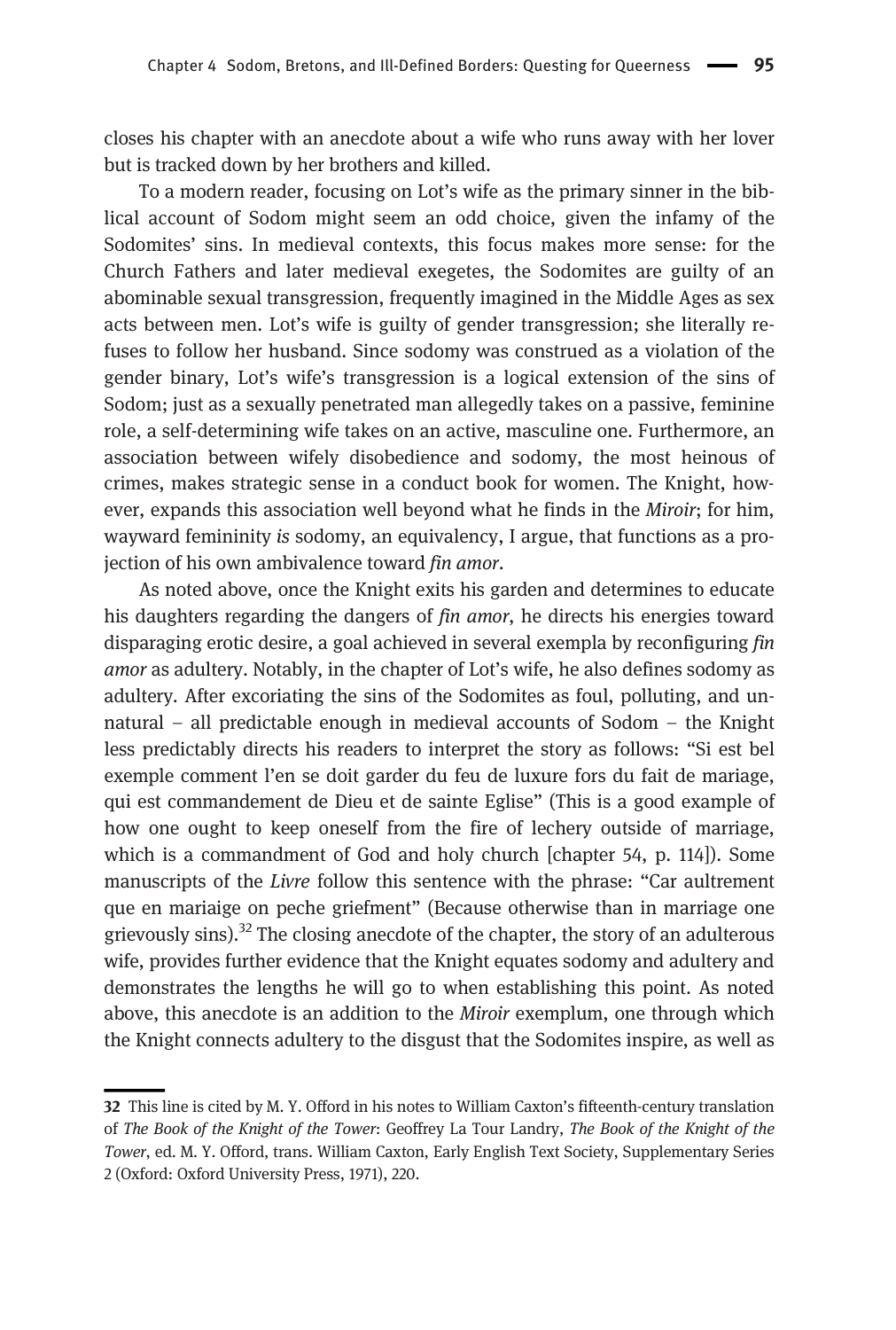to their harsh punishment.<sup>33</sup> When the lady's brothers catch up with their sister and her lover, they cut off his genitals and throw them in her face. They then place the two lovers in a sack weighed down with stones and throw them into a pond, where the two drown, a just punishment, from the Knight's perspective, "car c'est un pechié qui convient que une fois soit sceu ou pugny" (because it is a sin that is best punished immediately upon discovery [chapter 54, p. 115]).<sup>34</sup> The phrase "c'est un pechié" – it is a sin – is worth pausing on, for its construction suggests that the wife's crime has already been specified, yet it hasn't been. Clearly she is guilty of adultery, but, coming on the heels of the destruction of Sodom, which the Knight repeatedly attributes to "le pechié" of its inhabitants, the phrase "c'est un pechié" also appears to refer back to "le pechié" of Sodom, in which case the Knight does not just associate adultery and sodomy but appears wholly to conflate the two.

By reading this anecdote in terms of the Knight's larger mission to discredit fin amor, we can more closely connect it to the Knight's own attachment to the emotion as professed in the Prologue, an attachment that in turn ties the Knight to Lot's wife. The Knight's personal history constitutes a missing link between Lot's wife and the wayward lady, and Lot's wife can in fact be interpreted as a projection of the Knight's initial desires. As Robert Mills notes, "Lot's wife stealing a nostalgic glance toward the sins of Sodom, is stopped in her tracks and petrified . . . she is effectively essentialized by her transgression, transformed into the very embodiment of the backward glance that kills her."<sup>35</sup> The Knight also looks back, toward the desires of his youth, and, like Lot's

<sup>33</sup> The exemplum of Lot's wife in the *Miroir* concludes much more logically; after providing the allegorical interpretation of Lot's wife as relapsed sinner, the Miroir author ends with the statement: "Je voudroie que vous seussiez le conte de la dame qui perdi ennour pour ce qu'ele ne se voust garder de la compaignie a une personne dom ele avoit esté blamee aucune foiz" (I would like you to know the story of the lady who lost honor because she would not avoid a man whose company had frequently resulted in her censure). Quoted in John L. Grigsby, "Miroir des bonnes femmes – a New Fragment of the Somme le roi and a Miroir des bonnes femmes, a Hitherto Unnoticed Text," Romania 82 (1961): 458–89 at 470. This closing sentence convincingly demonstrates how the allegory of Lot's wife might apply to the women readers of the Miroir, who, like her, might likewise be drawn back to past sins. The Knight's anecdote makes no such connection, as the adulterous wife does not appear to be a recidivist.

<sup>34</sup> The use of the conjunction "ou," usually translated as or, seems odd, since clearly the knight does not intend discovering and punishing sodomy as alternatives but rather as a progressive event: when one discovers sodomy, one should punish it. This is the sense in which the fifteenth-century English translator William Caxton takes the phrase, which he translates as "it is a synne that nedes [needs] must at the last be knowen and punysshed [known and punished]" (de La Tour Landry, Book of the Knight of the Tower, 80).

<sup>35</sup> Mills, Seeing Sodomy, 176.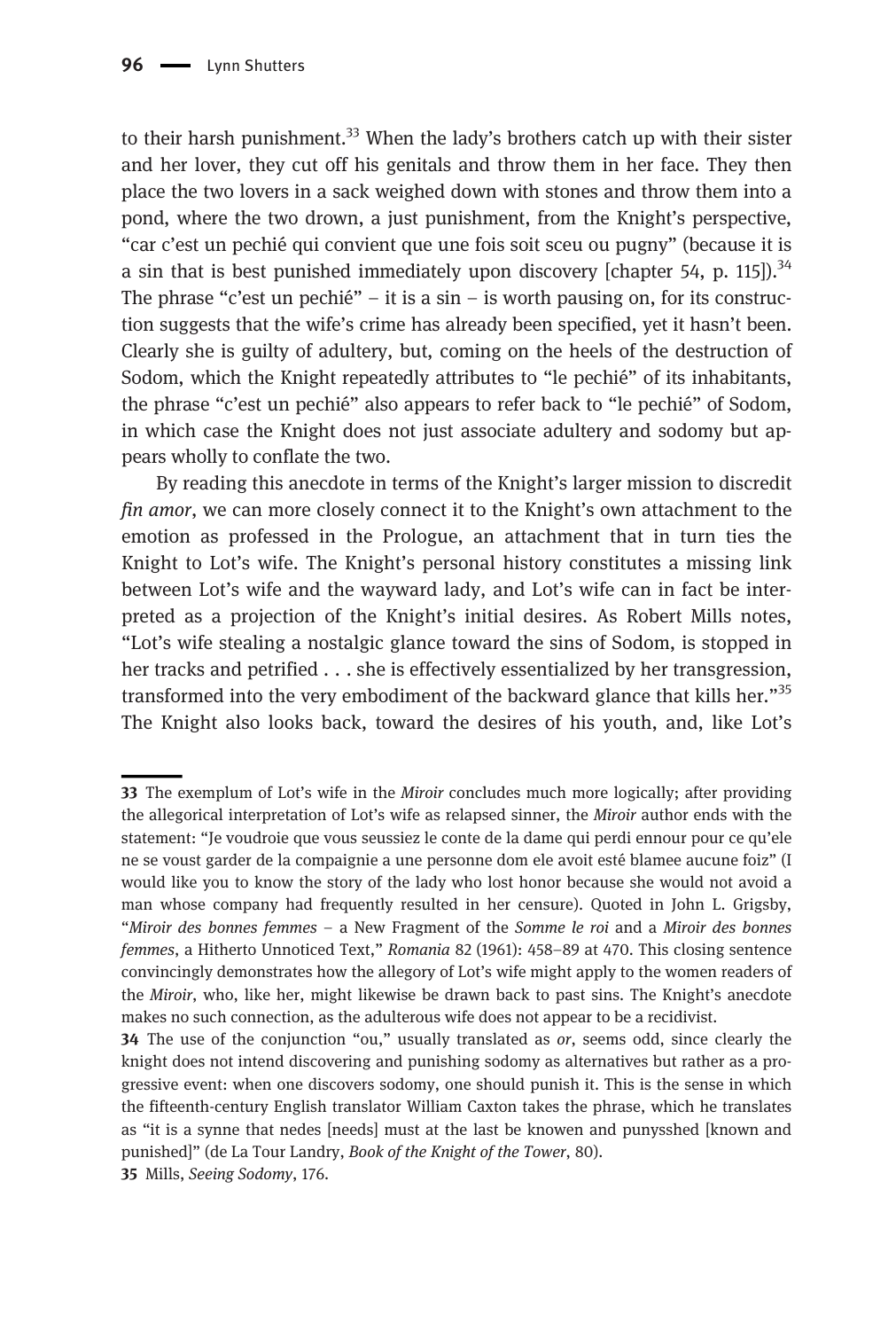wife, risks being stopped in his tracks, essentialized as a  $fin$  amor lover, a risk underscored by the garden setting and lyric mode of the Prologue, both of which suggest stasis. In Freeman's terms, we might say that both Lot's wife and the Knight experience temporal drag and refuse the forward march of the family. For Lot's wife, this march is quite literal, as she refuses to follow her husband out of Sodom and toward a genealogical, chrononormative future. The Knight is spared a similar fate when his daughters rouse him from his reverie and redirect him toward the conjugal household. The chain of associations in this exemplum – sodomy leads to adultery leads to  $fin$  amor – suggests that the Knight, in looking back to his own "Sodom," could have been – perhaps almost was – Lot's wife, in which case she functions not only as an example of wifely disobedience for his daughters but also as a projection of the Knight's own temporal drag onto a figure from whom he is safely distanced. Nudging this interpretation a bit further, we might note that in the closing anecdote of the adulterous wife, the wife is married to a "moult bel chevallier" (very handsome knight [chapter 54, p. 114]). Might this married knight also be the Knight's double, in which case the Knight imagines himself as a virtuous victim (and a very handsome one at that)? And might such an identification be facilitated by the projection of the Knight's anachronistic desires onto the figure of Lot's wife?

#### The Galois and Galoise

If wayward women provide a means for the Knight to distance himself from his nostalgic leanings toward *fin amor*, then a second strategy for doing so is to project these desires upon an entire people, as happens in the exemplum of the "Galois" and "Galoise" – men and women "Galois," a term I return to below. Satan fans the flames of excessive, foolish love in these people, inspiring them to enact "une ordonnance moult sauvaige et desguisée contre la nature du temps" (a very barbarous and bizarre ordinance against the nature of the seasons [chapter 122, p. 241]). This ordinance requires the Galois to behave in summer as if it were winter; despite the summer heat, they wear heavy clothes and light fires in their homes. Conversely, in winter they behave as if it were summer, wearing light clothing and lighting no fires. The ordinance further endorses and regulates adultery; when a Galois visits the home of a married couple, the husband must leave the home so that the visiting man can sleep with the wife. Such unnatural behavior reaps its just reward, from the Knightnarrator's perspective at least, when the inappropriately clad sinners succumb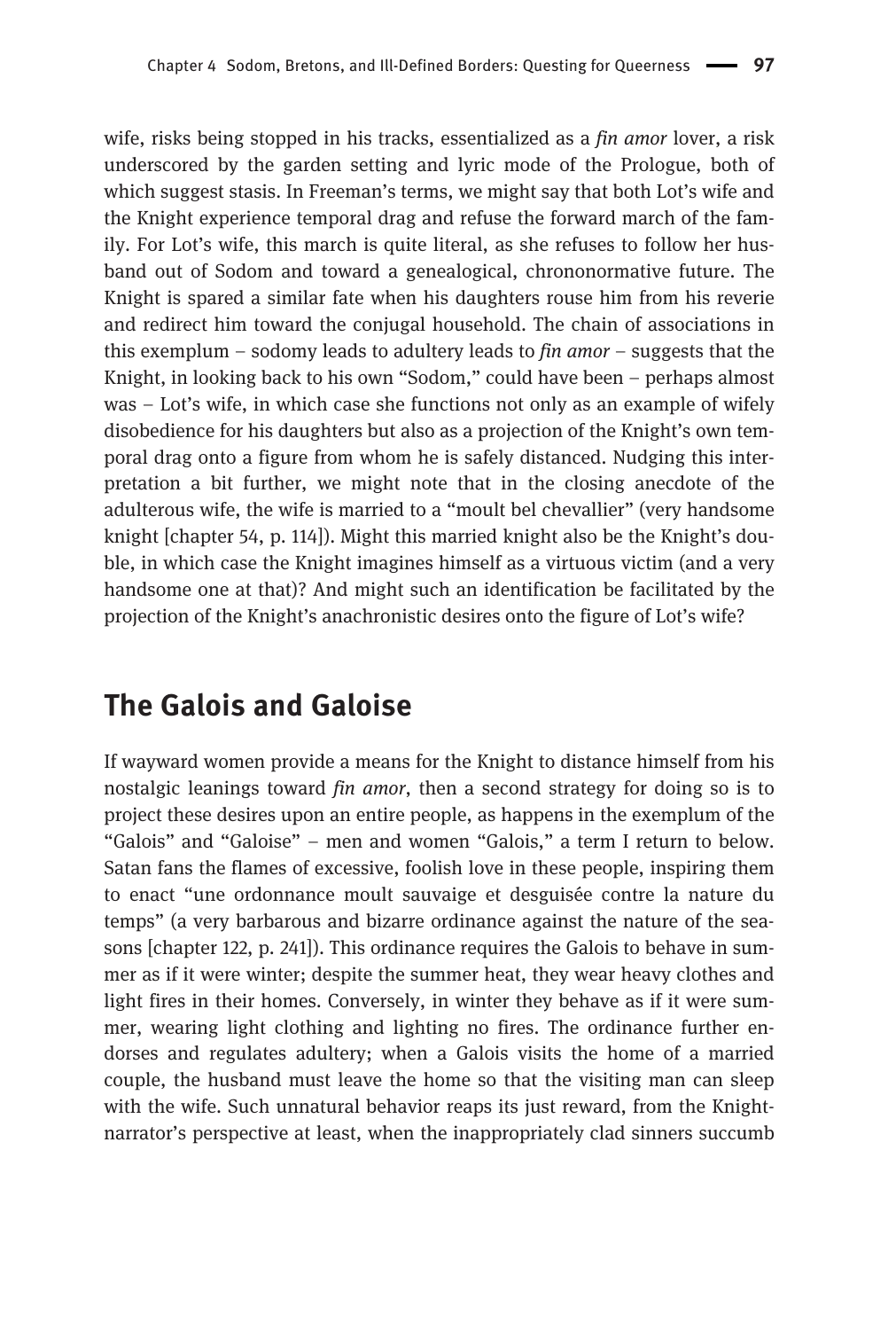to the elements and freeze to death, many of them with their adulterous lovers, and subsequently burn in hell.

Before turning to the unusual sexual practices described here, I begin with what might seem like a simple question: Who precisely are the "Galois" and "Galoise"? The term can be defined as a joyous person, reveler, or pleasureseeker, a definition which the *Dictionnaire du Moyen Français* illustrates by citing the Livre du Chevalier.<sup>36</sup> The DMF also notes that "Galois" can mean "Welsh," or refer to the region of Haut Bretagne, "Upper Brittany," the eastern region of the duchy where the romance language Gallo was predominantly spoken, as opposed to the western region of Bas Bretagne, Lower Brittany, where the people spoke Celtic. These two meanings are likely interrelated; the *DMF* quotes Gaston Paris's commentary on the appearance of "Galois" in a later Middle French text: "One most frequently finds this word in the plural form, suggesting the idea of a society. One can connect it here to the foolish brotherhood of 'Galois' mentioned by the Knight of the Tower Landry . . . as for this brotherhood, it was given its name because it aspired to revive the joyous and brilliant customs of Arthur's court."<sup>37</sup> I want to keep in play the possibility that the "Galois" of the Knight's exemplum might reference both the Britons and the Bretons, the people of Brittany, a duchy to which the Knight himself was connected.

The duchy of Brittany was the site of multiple conflicts during the latter part of the fourteenth century. When Duke John III of Brittany died childless in 1341, two scions of Breton nobility, the Penthièvres and the Montforts, laid claim to the duchy. Their dispute resulted in a twenty-five-year civil war (1341–1365), which served as a proxy for the war between France and England, each of which backed a claimant. As Shannon Godlove notes, "the civil war divided the nobility of Brittany between the pro-English Montforts in the western Celtic-speaking areas . . ., and the pro-French Penthièvres in the south and east, the regions closer to the kingdom of France."<sup>38</sup> John of Montfort, son of the deceased duke, eventually succeeded his father, although the political situation within the duchy and its foreign relations to England and France remained rocky for decades afterwards. These events were of some significance

<sup>36</sup> Dictionnaire du Moyen Français, s. v. "Galois," <http://www2.atilf.fr/dmf/>

<sup>37</sup> This is my translation of the French quotation appearing in the Dictionnaire du Moyen Français, s. v. "Galois": "Ce mot . . ., on le trouve surtout au pluriel, et emportant l'idée d'une société. On peut le rattacher à la folle confrérie des Galois dont parle le chevalier de La Tour Landry (ch. cxxii, p. 241), . . . Quant à cette confrérie, elle s'était donné ce nom parce qu'elle prétendait faire revivre les moeurs gaies et brillantes de la cour d'Artur."

<sup>38</sup> Shannon Godlove, "'Engelond' and 'Armorik Briteyne': Reading Brittany in Chaucer's Franklin's Tale," The Chaucer Review 51 (2016): 269–94 at 274.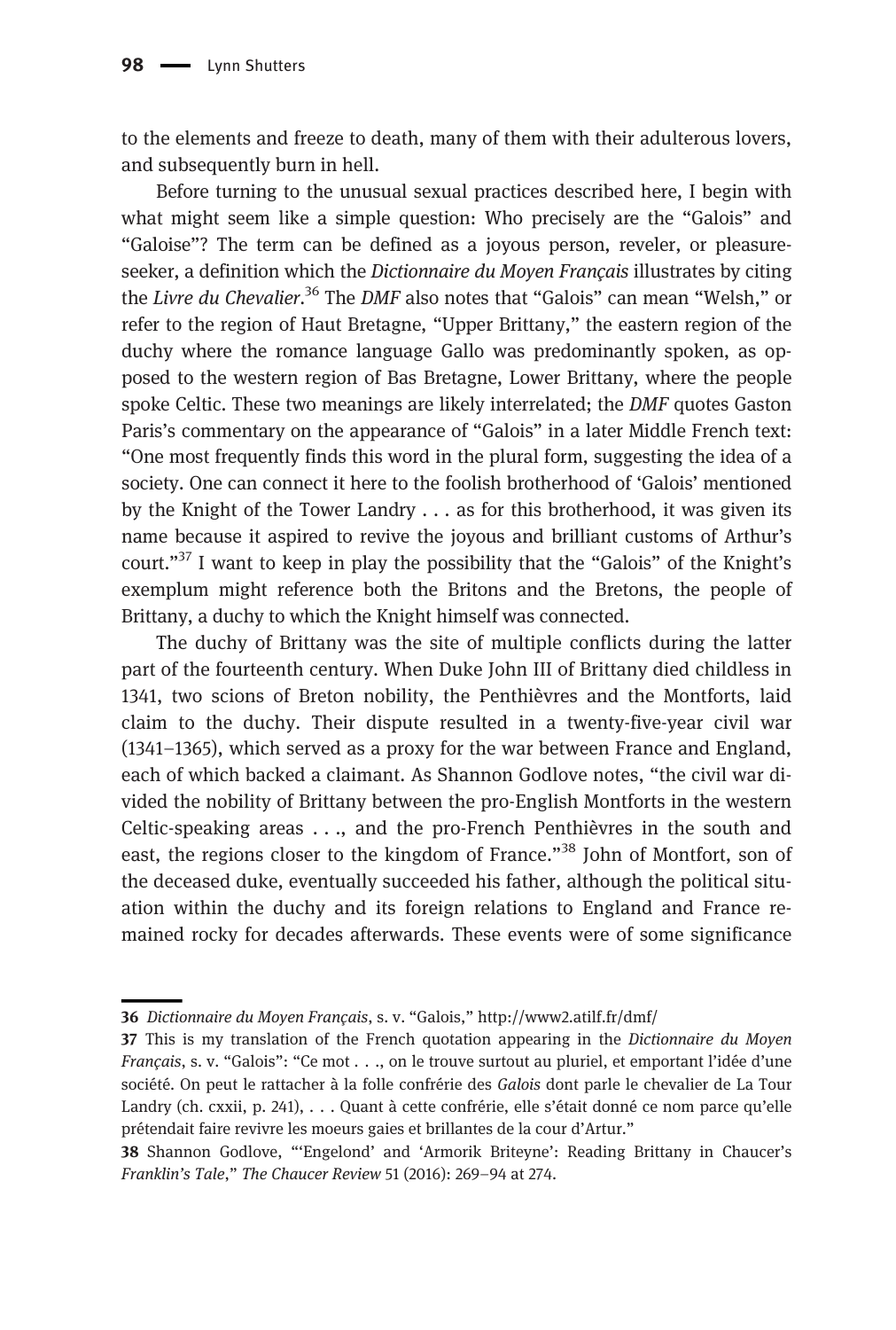to our knight, Geoffroy de la Tour Landry, whose lands in Anjou bordered on Brittany.<sup>39</sup> Notably, one document recording Geoffroy's service specifies that he fought in the king's wars over the land of Brittany ("ses guerres du pays de Bretagne").<sup>40</sup> Geoffroy's ties to Brittany were also more personal in nature; between 1352 and 1360, when the Breton civil war was fully under way, Geoffroy married Jeanne de Rougé, herself a Breton from a prominent pro-French family.<sup>41</sup> Jeanne died sometime between 1383 and 1391, and was therefore Geoffroy's wife at the time he composed his Livre. While we have no record of Geoffroy's personal feelings toward the Bretons, he likely partitioned them along similar lines to those that divided the duchy itself.<sup>42</sup> From a monarchical perspective, or, we might add, from the perspective of a provincial knight seeking to better himself and his line by espousing monarchical aims, there were two types of Bretons: good Bretons who aligned themselves with the French crown, and bad Bretons who did not.

It is through this latter category that I suggest we view the "Galois et Galoise" of the Knight's exemplum, which invites such association on a number of counts. If, as Paris suggests, "Galois" frequently indicates a "society," one characterized by the brilliance and revelry of King Arthur's court, then the term would likely recollect the Britons, over whom Arthur allegedly ruled. After the civil war, Duke John IV (John Montfort) certainly drew on longstanding associations between the Britons and Brittany to promote the autonomy of the duchy in relation to England and France. As Godlove notes, Geoffrey of Monmouth's History of the Kings of Britain proved central to this aim; not only does Geoffrey provide the Britons with an illustrious genealogy that includes King Arthur and the Trojans, but he also establishes the Britons as a distinct cultural entity with their own customs, laws, and institutions.<sup>43</sup> In the *Livre du Chevalier*, the Knight similarly portrays the "Galois" as a society that sets itself apart from others and establishes its own laws, although he presents these as acts of hubris rather than patriotism; if

<sup>39</sup> See Montaiglon, Livre du chevalier, preface, vii-viii.

<sup>40</sup> Montaiglon, Livre du chevalier, preface, xvi.

<sup>41</sup> Jeanne's father, Bonabes de Rougé, viscount of la Guerche, was a close associate of King Charles V, whom he served as counselor and chamberlain.

<sup>42</sup> According to Michael Jones, "the Civil War of 1341–1364 reopened and sharpened the division between Bretagne-Gallo or Haute-Bretagne, the area under Penthièvre influence, the region of the great seigneuries, and the Bretagne-Bretonnante or Basse-Bretagne, the area which was prepared to acknowledge Monfort's claim, the region of the lesser noblesse. It was a division which was recognized by the ducal administration even after the war" (The Creation of Brittany: A Late Medieval State [London: Hambledon Press, 1988], 12).

<sup>43</sup> Godlove, for example, notes that "The Breton author of the fourteenth-century Chronicon Briocense . . . used Geoffrey of Monmouth's History as a source for his people's early history and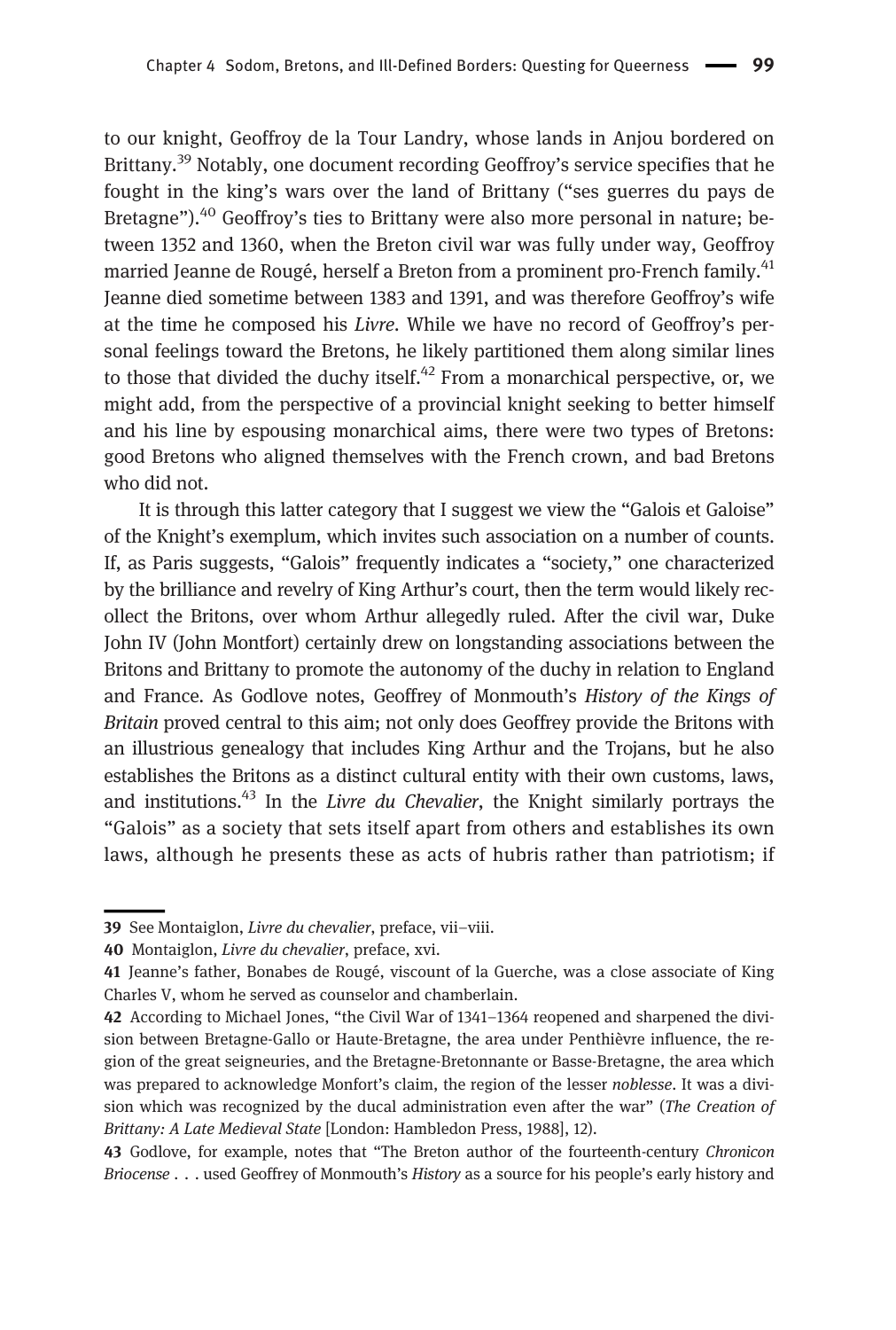Brittany chafed under the rule of the French king, the Galois revolt against their heavenly ruler, and, in what is perhaps an oblique warning to their counterparts, pay an eternal penalty as a result. In his portrayal of the Galois, the Knight may also parody renewed Breton interest in legendary histories of the Britons by homing in on their less flattering details. The Knight's "Galois" parodically recollect the gallantry associated with the Arthurian court through their elaborate rules of love. Like the *fin amor* lovers whom the Knight upbraids elsewhere in his Livre, the Galois practice adultery, dress inappropriately in cold weather, and contemptuously look down upon those who do not follow their laws. Fin amor, I want to suggest, is the true target of the Knight's contempt, as he evokes but rejects the conventions that elevate lovers in other contexts. In a particularly smug statement, he doubts that the Galois achieve martyrdom for their love but instead surmises that these sinners who died from the cold will burn forever in hell. Even in comparison to most other sinners in the Knight's Livre, the Galois come across as particularly vile, and in fact bear the most resemblance to the sinners of Sodom, who likewise constitute a community of sexual transgressors.

If, in the account of Sodom, the Knight presents the unspecified transgressions of the Sodomites as adultery, then, in this later exemplum, he suggests that the Galois' adultery constitutes sodomy. The two exempla are linked through language, specifically the Knight's claim that the sins of the Galois and the Sodomites are against nature, a frequent circumlocution for sodomy in the Middle Ages. The Knight's description of the Galois law as "barbarous," "bizarre," and "against the nature of the seasons" evokes sodomy, as does the law's pairing of adultery with a willful perversion of the natural order. And we can add one more link to this chain of associations: the alleged sexual practices of the Britons, who were frequently accused of sodomy. This accusation has a long history, as attested to in works extending from Greco-Roman antiquity to

as a rallying point for the newly articulated Breton 'regional identity' promoted by the court of Duke John IV in opposition to both the English and the French" ("'Engelond' and 'Armorik Briteyne," 285). Geoffrey's History was particularly useful to this enterprise because he notes the Britons' diaspora from insular Britain to continental Brittany; as Godlove notes, many Briton characters in the Historia move back and forth between Wales and Brittany ("'Engelond' and 'Armorik Briteyne,'" 284). On Geoffrey's account, too, Brittany becomes the center of Briton culture after the Britons are defeated and exiled by the English. In Godlove's words, "Geoffrey of Monmouth's History thus explains how the Britons came to be seen (and, in part, saw themselves) as what Ingham calls 'a doubled people'" ("'Engelond' and 'Armorik Briteyne,'" 284; the phrase "a doubled people" is taken from Patricia Clare Ingham, Sovereign Fantasies: Arthurian Romance and the Making of Britain [Philadelphia: University of Pennsylvania Press, 2001], 41).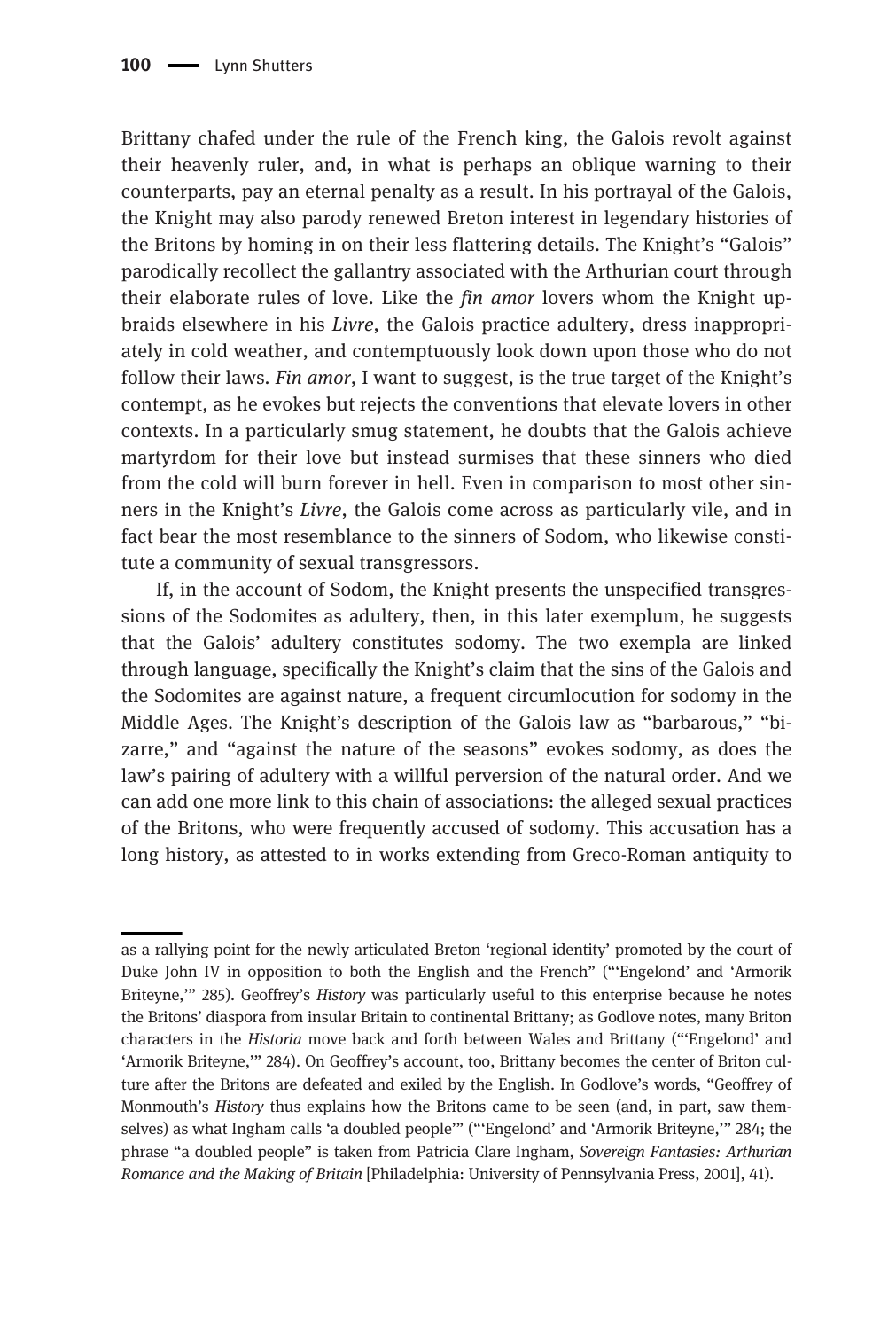medieval texts like Gerald of Wales's Journey through Wales.<sup>44</sup> Of particular note is, once again, Geoffrey's Historia, in which Cadwallo, the penultimate king of the Britons, explains his people's defeats by citing their indulgence in "sexual excesses such as had never been heard of among other peoples."<sup>45</sup> Here the oblique rhetoric and alleged foreignness of the transgression almost certainly indicate sodomy. Again, the Knight is likely drawing on the very histories cited by the Montforts to bolster claims of Breton autonomy, but to different ends. Evidence that, for the Knight, the Bretons and sodomy are metonymically linked also appears earlier in the Livre; as noted above, the Knight compares the crimes and destruction of Sodom to those of Erbanges, a town he locates near Nantes, which in turn was the administrative hub of ducal Brittany under the Montforts.

To summarize thus far, in the story of the Galois the Knight further develops his associational chain to establish two, interrelated points: first, to imagine Bretons who resist the French crown as a community of sinful, sexual transgression similar to Sodom; and second, to reconfigure fin amor as adultery, and then, to go one step further, as sodomy. Unlike in the exemplum of Lot's wife, in which Lot's wife operates in part as an avatar for the Knight's own pull toward the past, in this exemplum the Galois are fully foreign, and, through their designation as a people or society, safely contained. Construing the exemplum of the Galois as a further revision of the earlier exemplum of Lot's wife, we can trace a linear progression for the Knight, as he pulls away from the fin amor sentiments characterizing his personal and cultural past. Along these lines, it is notable that the sexual transgression of the Galois is portrayed as both a social and a temporal disorder. Their sinful law is "contre la nature du *temps*," against the nature of the *temps*, a word with several meanings in play in the Knight's exemplum, including the "season," "weather," and "time" itself. The problem that unites the Galois, Lot's wife, and *fin amor* lovers is that they resist chrononormativity, that they "prefer to elaborate ways of living aslant to dominant forms of object-choice, coupledom, family, marriage, sociability, and self-presentation and thus out of synch with state-sponsored narratives of belonging and becoming."<sup>46</sup>

Taken together, the exempla of Lot's wife/Sodom and the Galois also expand upon the idea of what constitutes virtuous versus wayward femininity. By

<sup>44</sup> On attributions of sodomy to the Britons, or Celts, see Burgwinkle, Sodomy, Masculinity, and Law, 22, 25–26.

<sup>45</sup> Geoffrey of Monmouth, *History of the Kings of Britain*, trans. Lewis Thorpe (London: Penguin Books, 1966), 273.

<sup>46</sup> Freeman, Time Binds, xv.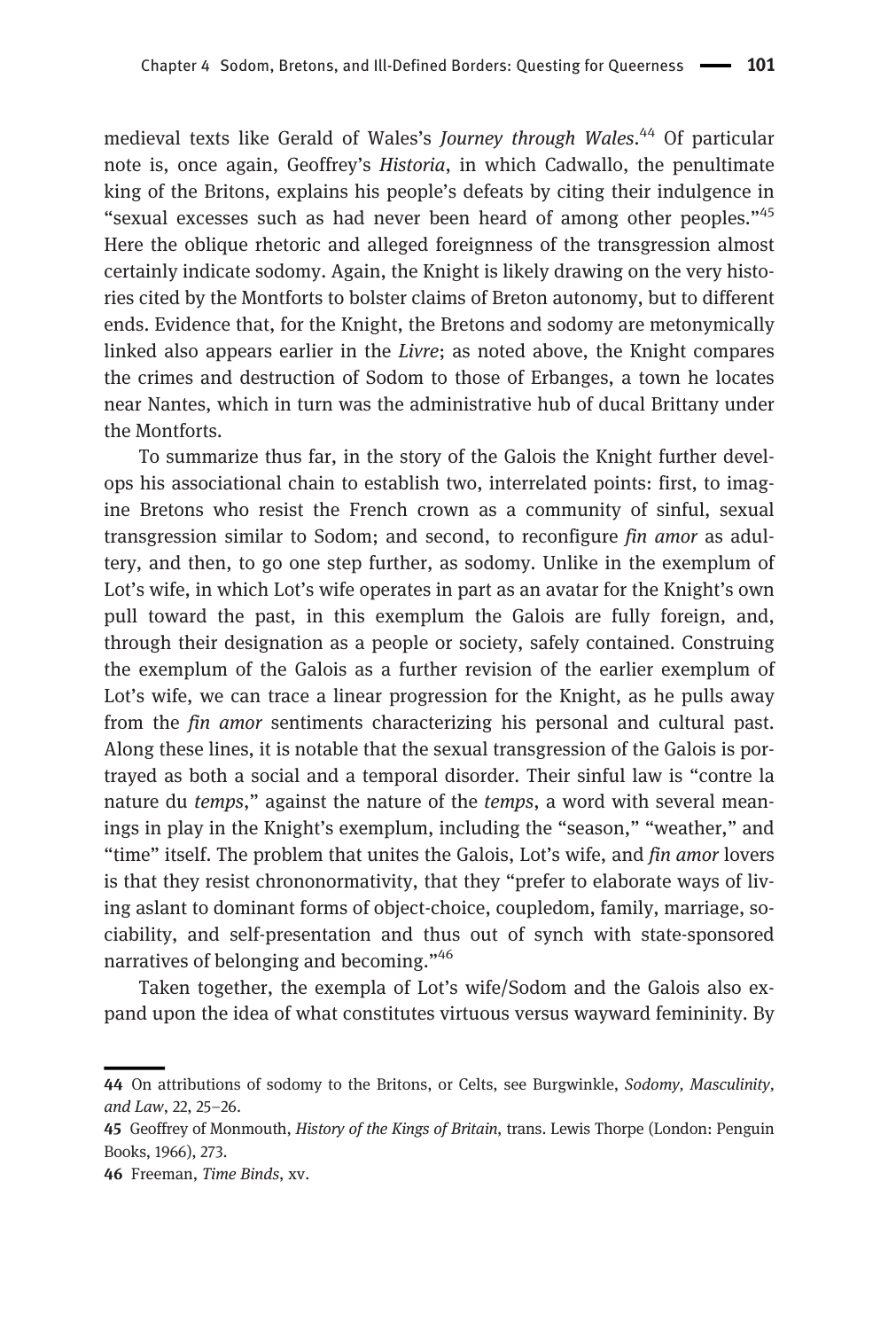recasting fin amor as both adultery and sodomy, the Knight teaches his daughters that unfaithful, disobedient wives commit the most grievous of sins. Yet, if women like Lot's wife and the adulterous woman with whom her exemplum concludes demonstrate the dangers of wayward female agency, then the exemplum of the Galois demonstrates that too little female agency is equally problematic. Agency is of course a key concept in medieval constructions of gender and sexuality: according to Alan of Lille's influential metaphors, sexually active men are hammers and women or men who allow themselves to be penetrated are passive anvils.<sup>47</sup> Passivity extended even to women who seek out sexual pleasure, for while masculine activity was imagined as purposeful, the effect of rational decision-making, women were constructed as incapable of such thought processes and therefore slaves to their whims and desires.<sup>48</sup> The male sodomite. who burns with passions he cannot control, is likewise rendered passive and therefore effeminate. Precluded from rationally motivated action, the best a woman could do was to follow rote instructions laid out for her by those who  $did$  possess the capacity for ethical deliberation – that is, men.<sup>49</sup> Most of the Knight's exempla portray women who, while passively in thrall to their wayward desires, are nonetheless agential insofar as they pursue those desires. In the Galois community, however, we encounter a different mode of female passivity, one portrayed less as an attribute of female nature than as a deviation from idealized femininity. This mode of female passivity appears in the sinful ordinance of the Galois, which stipulates that adultery be practiced as follows:

Et . . . estoit ordené entre eulx que dès ce que un des Galois venist la où feust la Galoise, se elle eust mary, il convenist par celle ordenance que il alast faire penser des chevaux au Galoys qui venus feust, et puis s'en partit de son hostel sans revenir tant que le Galoys feust avecques sa femme; et cellui mari estoit aussi Galois et alast veoir s'amie, une autre Galoise, et l'autre feust avecques sa femme, et feust tenu à grant honte et deshonneur se le mary demourast en son hostel, ne commandast ne ordenast riens depuis que le Galois feust venu, et n'y avoit plus de povoir par celle ordenance. (chapter 122, p. 242)

And . . . it was decreed among them that as soon as a Galois man came to there where the Galois woman was, if she was married, it was necessary according to the ordinance that the husband attend to the horses of the Galois who had just arrived, and depart from his home without returning as long as the visiting Galois was with his wife; and if this departing husband was also Galois and went to see

<sup>47</sup> Alan of Lille, Plaint of Nature, trans. James J. Sheridan (Toronto: Pontifical Institute of Mediaeval Studies, 1980), prose 5, 155–56, 164.

<sup>48</sup> On women, ethics, and rational decision-making in the Middle Ages, see Holly A. Crocker, The Matter of Virtue (Philadelphia: University of Pennsylvania Press, 2019), 10–12.

<sup>49</sup> Crocker, Matter of Virtue, 11.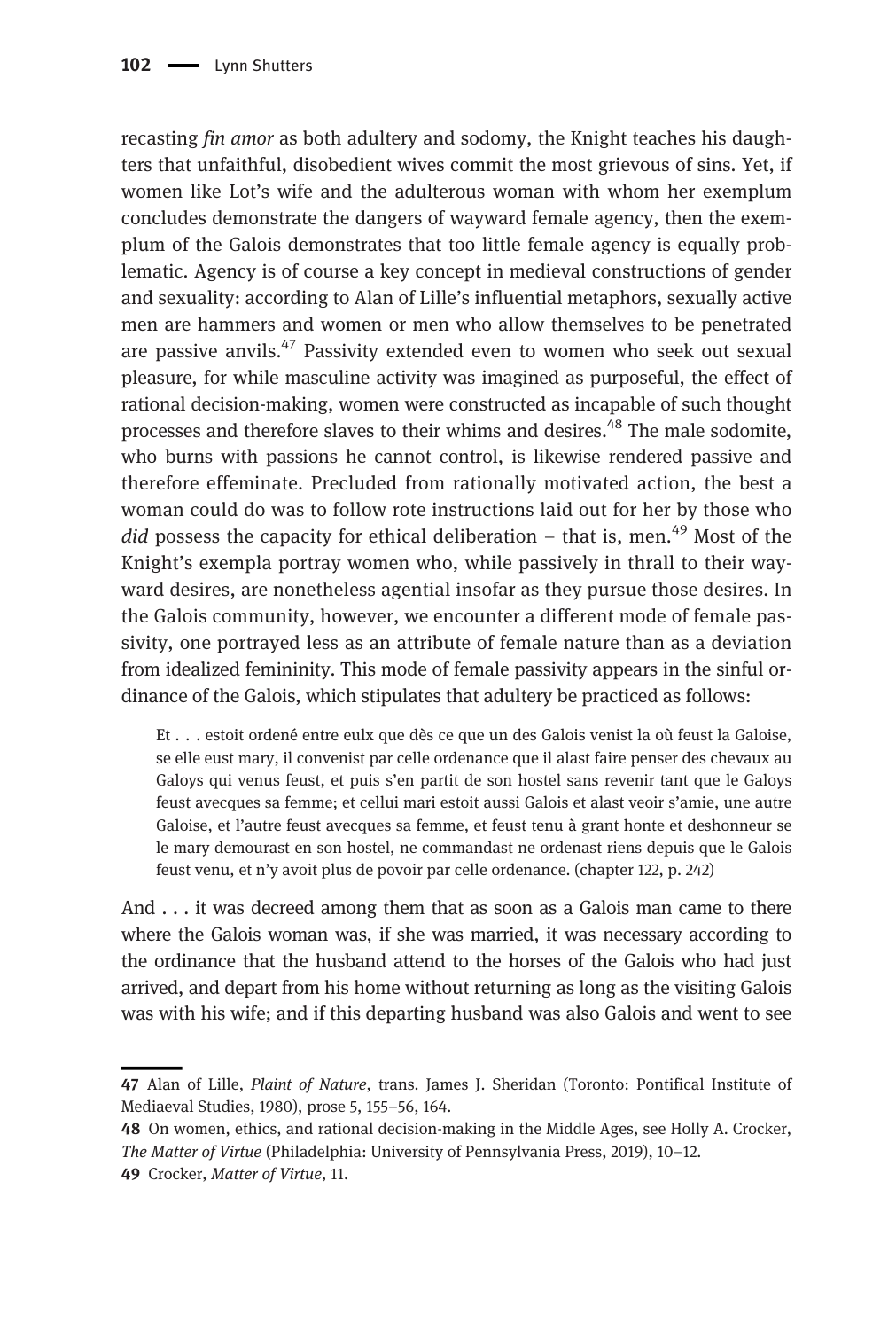his girlfriend, another Galois woman, and she was with her husband, it was considered a great shame and dishonor if that husband remained in his home, he could not give an order or oversee anything while the visiting Galois was there, and the husband no longer had any power, according to this ordinance.

In this description, it is men who undertake the activity of adultery, as they move from one house to another, or vacate their home to accommodate a male visitor; consequently, the ordinance foregrounds men's social negotiations, agency, and pleasure. What the Galois women desire appears to be beside the point. The women's lack of desire, however, does not make them any less guilty of sexual transgression, in the Knight's eyes, at least. As a result, this negative exemplum points toward a configuration of virtuous femininity that, while still subordinate to masculinity, nonetheless requires agency.

We find a positive example of this configuration in the Knight's wife, who, immediately following the exemplum of the Galois, engages in a debate with her husband over fin amor. By championing marital fidelity, the Lady of the Tower distinguishes herself from adulterous women; by arguing against the Knight, she distinguishes herself from the passive Galoises. For modern readers especially, the Lady's address of the Knight is surprising, both in that she opposes her husband and that she privileges her own opinions and perspectives in doing so: "je vueil debattre contre vous le mien advis, et feablement, selon mon entendement" (I want to present in opposition to you my opinion, and to do so sincerely, according to my understanding [chapter 124, p. 247]). We might be tempted to view the validation of some form –  $any$  form – of female agency as a boon, a step forward in a Western history that charts progress in terms of liberalism and the lifting of restraints upon the individual's will. In her historical context, however, the Lady's stance looks a bit different. While it would be a mistake to claim that fin amor had vanished from the landscape of late medieval France, we can nonetheless identify the Knight's era as one of significant cultural transition and speculate that men like the Knight struggled to commit to marital modernity while maintaining a nostalgic investment in bygone modes of gender and sexuality. If, for our Knight-narrator, fin amor is a superseded construction of noble masculinity that he just can't quit, then our backwards-looking Knight himself requires rescue by his more ideologically up to date wife.

This historically contextualized interpretation of the Lady of the Tower is important not just in what it tells us about late medieval Northern Europe, but in the perspective it offers on Western liberalism today. Since the turn of the twenty-first century, progressive, celebratory histories of women and queers have come under increased scrutiny, as has the notion that promoting voluntarism is the panacea for all instances of oppression that women and queers suffer. Feminist and queer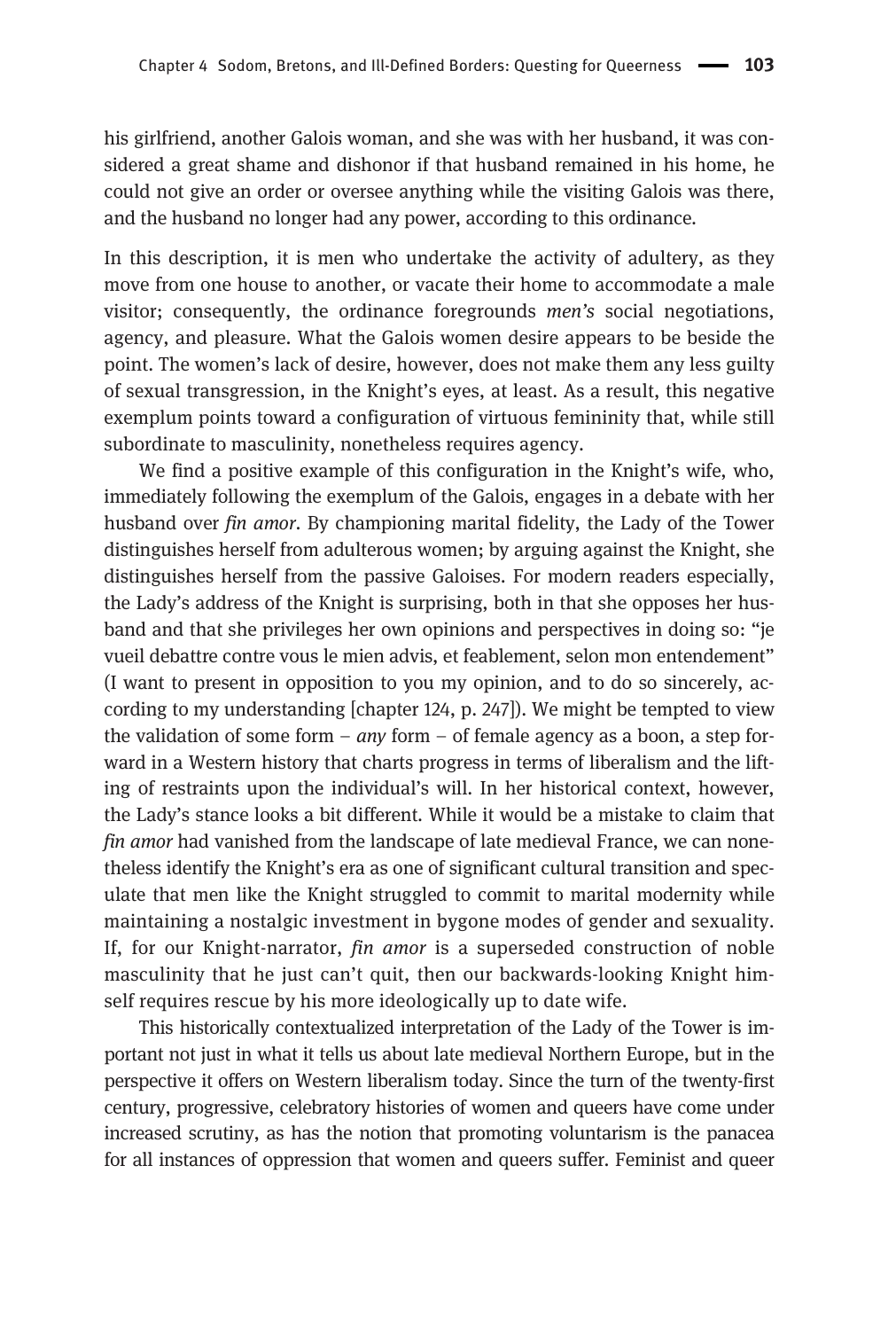philosopher Sara Ahmed has recently devoted attention to what it means to exercise one's will, homing in on the processes by which an individual's will is conditioned and oriented.<sup>50</sup> Insofar as the will functions as "a technique," she argues, "a way of holding a subject to account, it could be understood as a straightening device" that does less to promote feminist or queer impulses than to "correct" them.<sup>51</sup> The willful opposition of the Lady of the Tower can be read in these terms: she "straightens" both her daughters and husband in orienting their wills toward marital affection and away from *fin amor*. This reading reveals the powerfully agential woman to be a surrogate for the Knight's perspective as expressed elsewhere in his Livre and a means to provide him with a developmental narrative (youth to maturity, fin amor to marriage) that is off limits to women, who, should they participate in *fin amor*, are irrevocably tarnished.

Despite this reading of the Lady of the Tower, I want to conclude by suggesting that her agency exceeds the conduct book's didactic program in ways that destabilize the concept of the good wife and might therefore render her queer. As noted above, late medieval wives were expected to exert agency, but to do so within hierarchical structures: the good wife, as Burger notes, willingly submits to her husband.<sup>52</sup> This willing submission results in a mix of active and passive that simultaneously points toward new models of gender and sexuality and disrupts longstanding ones. In her debate with her husband, the Lady of the Tower champions marriage as the institution toward which women should direct their efforts and through which to organize their emotions and ethical decision-making. In orienting herself, and the daughters whom she instructs, toward marriage, the Lady of the Tower ironically pits herself against her husband, who argues in favor of *fin amor*. In their debate, the Lady is less a subordinate helpmeet than a virago-esque saint of hagiographic tradition, a Cecilia or Catherine who rhetorically overpowers her male interlocutor. She nonetheless claims a female perspective, which she pits against the perspectives of both her husband and men more generally, whom she addresses as "vous hommes" (you men [chapter 124, p. 147]). Moreover, the Lady speaks from a position of

<sup>50</sup> In addition to Freeman's Time Binds and Love, Feeling Backward, see, for example, Michael Warner, The Trouble with Normal (Cambridge: Harvard University Press, 1999); Elizabeth A. Povinelli, Empire of Love (Durham: Duke University Press, 2006); Jasbir K. Puar, Terrorist Assemblages: Homonationalism in Queer Times (Durham: Duke University Press, 2007); Catherine Rottenberg, "Neoliberal Feminism and the Future of Human Capital," Signs: Journal of Women in Culture and Society 42.2 (2017): 329–48; and Amia Srinivasan, "Does Anyone Have the Right to Sex?," London Reivew of Books 40. (March 22, 2018): 5–10.

<sup>51</sup> Sara Ahmed, Willful Subjects (Durham: Duke University Press, 2014), 7.

<sup>52</sup> Burger, Conduct Becoming, 5.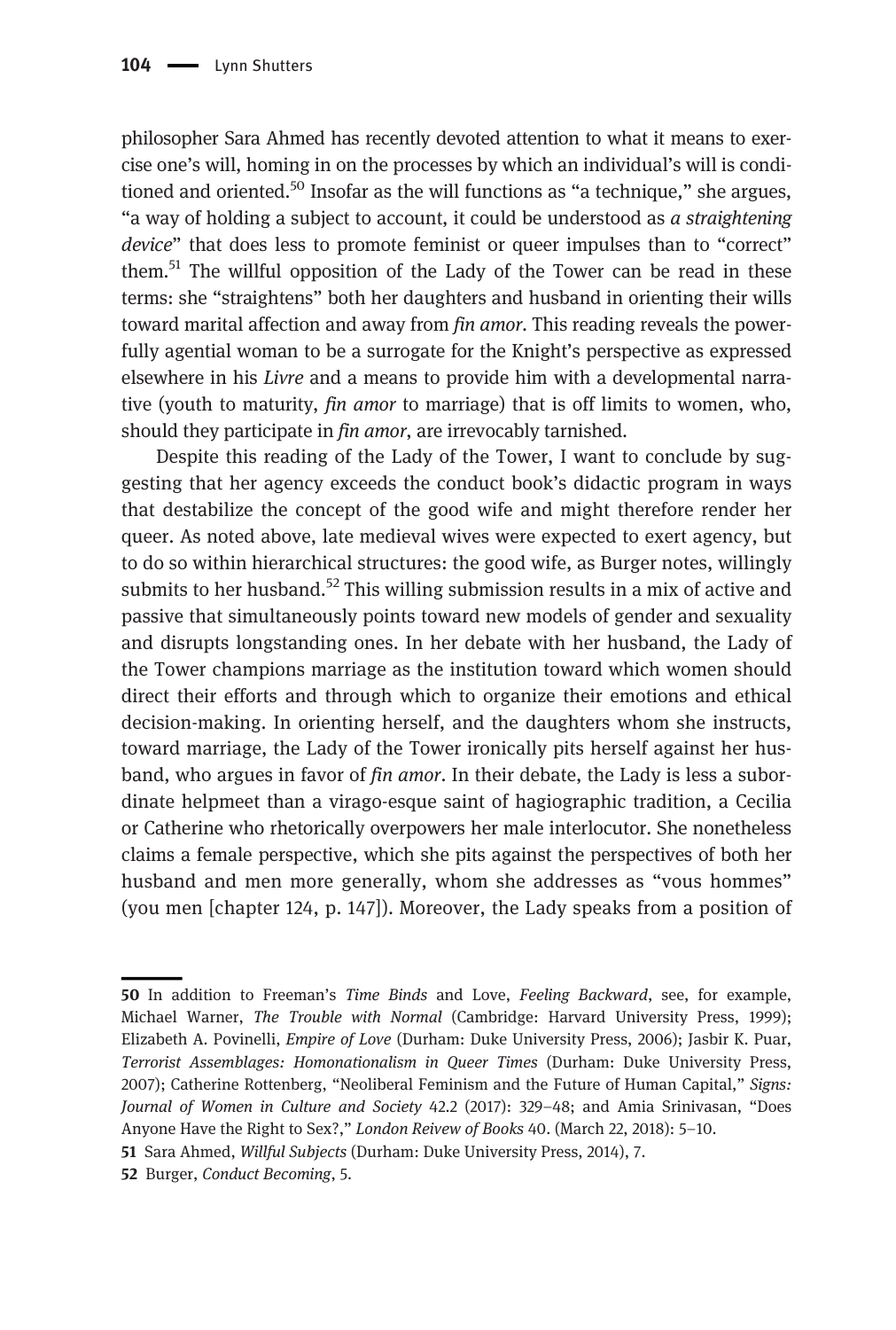female experience – she herself was, in youth, the object of  $fin$  amor overtures – and female vulnerability: the Lady repeatedly notes the penalties a woman must pay for participating in *fin amor*, including the loss of marriage prospects and her good name – penalties which appear not to apply to men. In sum, the activity of the Lady of the Tower renders her a hybrid figure, one whose agency is oriented in multiple directions – to her husband, her daughters, and to women more broadly – and who both upholds and queerly challenges gender dichotomies.

#### Bibliography

Ahmed, Sara. Willful Subjects. Durham: Duke University Press, 2014.

- Alan of Lille. Plaint of Nature. Translated by James J. Sheridan. Toronto: Pontifical Institute of Mediaeval Studies, 1980.
- Bennett, Judith M. History Matters: Patriarchy and the Challenge of Feminism. Philadelphia: University of Pennsylvania Press, 2006.
- Burger, Glenn D. Conduct Becoming: Good Wives and Husbands in the Later Middle Ages. Philadelphia: University of Pennsylvania Press, 2018.
- Burgwinkle, William. Sodomy, Masculinity, and Law in Medieval Literature: France and England, 1050–1230. Cambridge: Cambridge University Press, 2004.
- Chansons du XVe Siècle. Edited by Gaston Paris. Paris: Firmin-Didot et cie, 1875.
- Dictionnaire du Moyen Français.<http://www.atilf.fr/dmf/>.
- Crocker, Holly A. The Matter of Virtue. Philadelphia: University of Pennsylvania Press, 2019.
- Foucault, Michel. The History of Sexuality, vol. 1: An Introduction. Translated by Robert Hurley. London: Penguin, 1978.
- Freeman, Elizabeth. Time Binds: Queer Temporalities, Queer Histories. Durham: Duke University Press, 2010.
- Geoffrey of Monmouth, History of the Kings of Britain. Translated by Lewis Thorpe. London: Penguin Books, 1966.
- Godlove, Shannon. "'Engelond' and 'Armorik Briteyne': Reading Brittany in Chaucer's Franklin's Tale." The Chaucer Review 51 (2016): 269–94.
- Grigsby, John L. "Miroir des bonnes femmes a New Fragment of the Somme le roi and a Miroir des bonnes femmes, a Hitherto Unnoticed Text." Romania 82 (1961): 458–89.
- Grigsby, John L. "A New Source of the Livre du Chevalier de la Tour Landry." Romania 84 (1963): 171–208.
- Ingham, Patricia Clare. Sovereign Fantasies: Arthurian Romance and the Making of Britain. Philadelphia: University of Pennsylvania Press, 2001.
- Jones, Michael. The Creation of Brittany: A Late Medieval State. London: Hambledon Press, 1988.
- Jordan, Mark D. The Invention of Sodomy in Christian Theology. Chicago: University of Chicago Press, 1997.
- Krueger, Roberta L. "Intergeneric Combination and the Anxiety of Gender in Le Livre Du Chevalier De La Tour Landry Pour L'Enseignement De Ses Filles." L'Esprit Createur 33 (1993): 61–72.